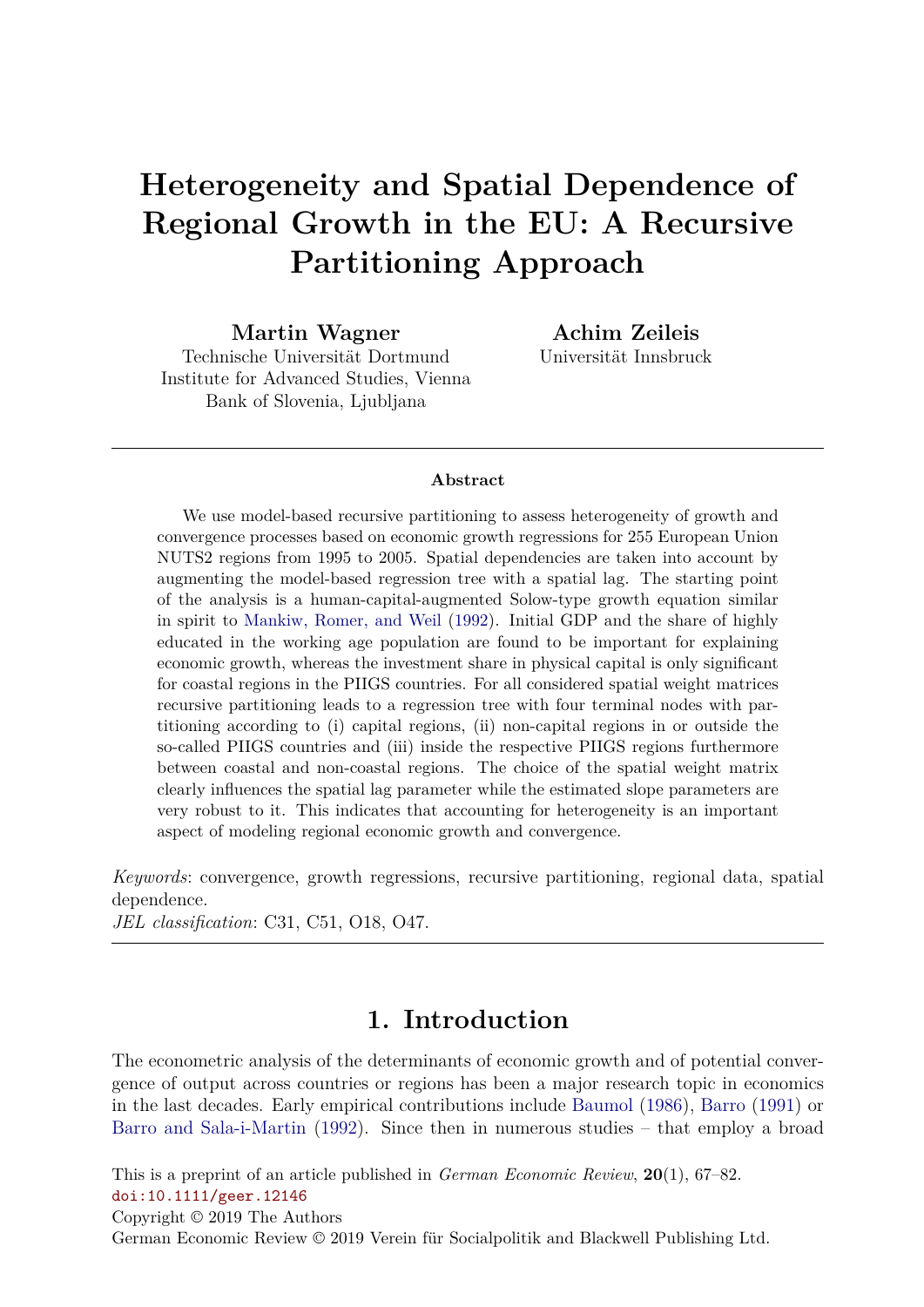variety of methods – a large number of potential explanatory variables has been considered, for an overview see [Durlauf, Johnson, and Temple](#page-15-0) [\(2005\)](#page-15-0).

Given the open-endedness of economic growth theories, in the words of [Brock and Durlauf](#page-14-3) [\(2001\)](#page-14-3), a key question is to determine, out of an often large set of candidates, the variables relevant for economic growth. To address this uncertainty many contributions have applied some form of model averaging, be it Bayesian (e.g., [Doppelhofer, Crespo Cuaresma, and](#page-15-1) [Feldkircher](#page-15-1) [2014;](#page-15-1) [Fernandez, Ley, and Steel](#page-15-2) [2001\)](#page-15-2) pseudo-Bayesian (e.g., [Sala-i-Martin,](#page-16-1) [Doppelhofer, and Miller](#page-16-1) [2004\)](#page-16-1) or frequentist (e.g., [Hlouskova and Wagner](#page-16-2) [2013;](#page-16-2) [Wagner](#page-17-0) [and Hlouskova](#page-17-0) [2015\)](#page-17-0). The latter two papers combine model averaging techniques with principal components augmentation to achieve regularization and complexity reduction. [Schneider and Wagner](#page-17-1) [\(2012\)](#page-17-1) use the adaptive LASSO estimator, that simultaneously performs model selection and parameter estimation, to single out the determinants of economic growth in the regions of the European Union (EU).

The theoretical and empirical growth literatures have put quite some attention on spatial dependencies.<sup>[1](#page-1-0)</sup> In many empirical growth studies spatial dependencies are modeled by including a spatial lag of GDP growth as explanatory variable, with an 'early list' included in [Fingleton and Lopez-Bazo](#page-15-3) [\(2006\)](#page-15-3). It is perhaps not surprising that many of the studies listed there use regional data as one can expect spatial effects to be more prominent with data at a finer spatial disaggregation, e.g., regions compared to countries. Given this well-documented importance of spatial effects in regional growth studies we also include a spatial lag in our specification to capture spatial dependencies.[2](#page-1-1) The spatial setting we consider is inspired by [Crespo Cuaresma and Feldkircher](#page-14-4) [\(2013\)](#page-14-4), and we use the same regional data set and spatial weight matrices.

All the mentioned contributions assume, however, that the relationship between economic growth and the explanatory variables is identical for all considered countries or regions. This assumption is clearly restrictive given the large theoretical literature implying that growth processes across countries or regions are not necessarily governed by a common (linear or log-linearized) relationship, compare [Azariadis and Drazen](#page-14-5) [\(1990\)](#page-14-5); [Durlauf](#page-15-4) [\(1993\)](#page-15-4) and [Murphy, Shleifer, and Vishny](#page-16-3) [\(1989\)](#page-16-3). These models highlight different mechanisms that may lead to potential nonlinearities in growth processes, e.g., poverty traps or convergence clubs. Furthermore, the usually considered data sets that comprise very heterogeneous countries or regions make the assumption of a common growth process, even when controlling for a variety of variables, at least worth investigating.

The present paper assesses the homogeneity of the growth process by using model-based recursive partitioning for a data set covering the 255 NUTS2 regions of the EU from 1995 to 2005. The approach draws on the rich economic growth literature in two ways: First, a standard and economically interpretable regression model is selected using a human-

<span id="page-1-0"></span><sup>&</sup>lt;sup>1</sup>Growth models have been extended to incorporate spatial dependencies, e.g., by [Egger and Pfaffermayr](#page-15-5) [\(2006\)](#page-15-5), [Fingleton and Lopez-Bazo](#page-15-3) [\(2006\)](#page-15-3) or [Fischer](#page-15-6) [\(2011\)](#page-15-6). A survey is provided by the handbook chapter of [Le Gallo and Fingleton](#page-16-4) [\(2014\)](#page-16-4). For an introduction to spatial econometric analysis see, e.g., [LeSage](#page-16-5) [and Pace](#page-16-5) [\(2009\)](#page-16-5).

<span id="page-1-1"></span><sup>&</sup>lt;sup>2</sup>We are grateful to the reviewers for insisting on accounting for spatial dependencies in our analysis.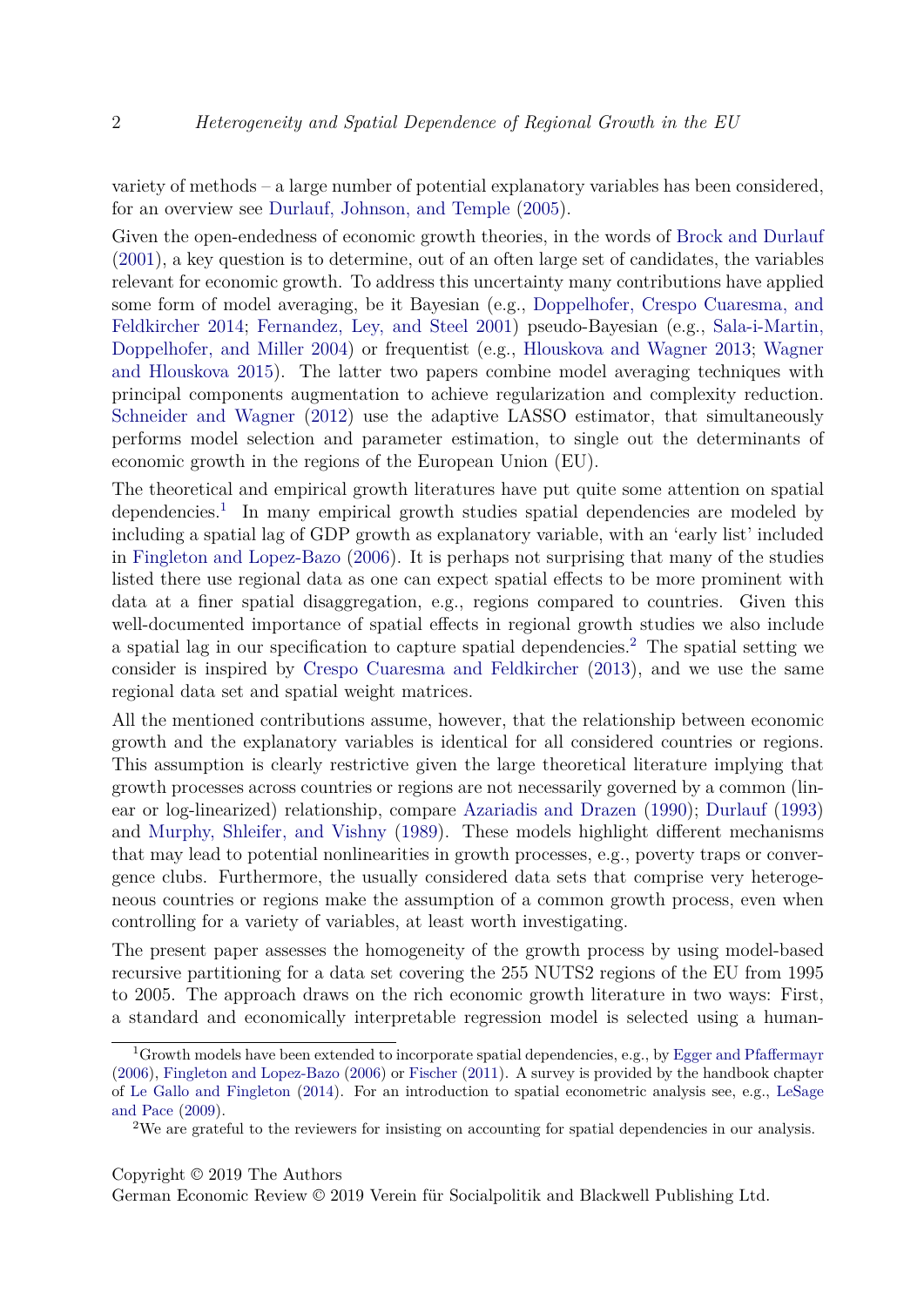capital-augmented Solow-type growth equation similar in spirit to [Mankiw](#page-16-0) *et al.* [\(1992\)](#page-16-0). Second, the regression is assessed and split recursively along variables that have previously been employed in studies of potential heterogeneities and nonlinearities of growth and convergence phenomena (especially in the EU). Recursive partitioning of growth regressions to uncover multiple regimes has been considered previously by [Durlauf and Johnson](#page-15-7) [\(1995\)](#page-15-7). They employ a recursive partitioning algorithm that combines the classification and regression tree (CART) approach of [Breiman, Friedman, Olshen, and Stone](#page-14-6) [\(1984\)](#page-14-6) with residual sums of squares from growth regressions. While that approach lacks a concept of (asymptotic) significance of the regimes found, we use a modern model-based extension of the classic recursive partitioning approach suggested by [Zeileis, Hothorn, and Hornik](#page-17-2) [\(2008\)](#page-17-2) based on formal (score-based) parameter stability tests. Moreover, to account for spatial autocorrelation, their approach is enhanced by including a spatial lag, employing an iterative technique inspired by [Sela and Simonoff](#page-17-3) [\(2012\)](#page-17-3) and [Hajjem, Bellavance, and](#page-16-6) [Larocque](#page-16-6) [\(2011\)](#page-16-6).

The spatial regression and recursive partitioning methods are presented in Section [2](#page-2-0) before Section [3](#page-5-0) introduces the details of the data and variables considered. The results of the analysis are discussed in Section [4](#page-8-0) and Section [5](#page-13-0) concludes. The appendix contains the results for the model tree without spatial dependence along with further supplementary figures. The method used in this paper is available as the R package lagsarlmtree from R-Forge [\(Wagner and Zeileis](#page-17-4) [2017\)](#page-17-4), including replication material for the paper.

## **2. Method**

#### <span id="page-2-0"></span>**2.1. Heterogeneous Growth Regression with Spatial Lag**

As will be discussed and motivated in more detail in Section [3,](#page-5-0) the growth regression considered as a starting point for our analyses is a human-capital-augmented Solow-type model:

<span id="page-2-1"></span>
$$
y_i = \beta_0 + x_{i1}\beta_1 + \dots + x_{i4}\beta_4 + \varepsilon_i
$$
  
=  $x_{i\bullet}^\top \beta + \varepsilon_i,$  (1)

for our sample of  $i = 1, \ldots, 255$  EU regions with the dependent variable  $y = (y_1, \ldots, y_n)^\top$ , the annual growth rate of real GDP per capita over 1995–2005 ('ggdpcap'),  $x_1 = (x_{11}, \ldots, x_{n1})^\top$ the logarithm of initial GDP in 1995 ('gdpcap0'),  $x_2 = (x_{12}, \ldots, x_{n2})^\top$  the share of gross fixed capital formation ('shgfcf'),  $x_3 = (x_{13}, \ldots, x_{n3})^\top$  and  $x_4 = (x_{14}, \ldots, x_{n4})^\top$  the shares of highly and medium educated population ('shsh' and 'shsm'). As usual,  $\varepsilon = (\varepsilon_1, \ldots, \varepsilon_n)^\top$ denotes the error vector.

The 'standard' specification [\(1\)](#page-2-1) is extended in two directions: First, to capture spatial dependencies a spatial lag of the dependent variable is added to the model. Second, the parameter vector  $\beta$  is not assumed to be stable over all 255 observations but allowed to vary across 'groups of regions'. The groups are determined from additional 'partitioning'

Copyright © 2019 The Authors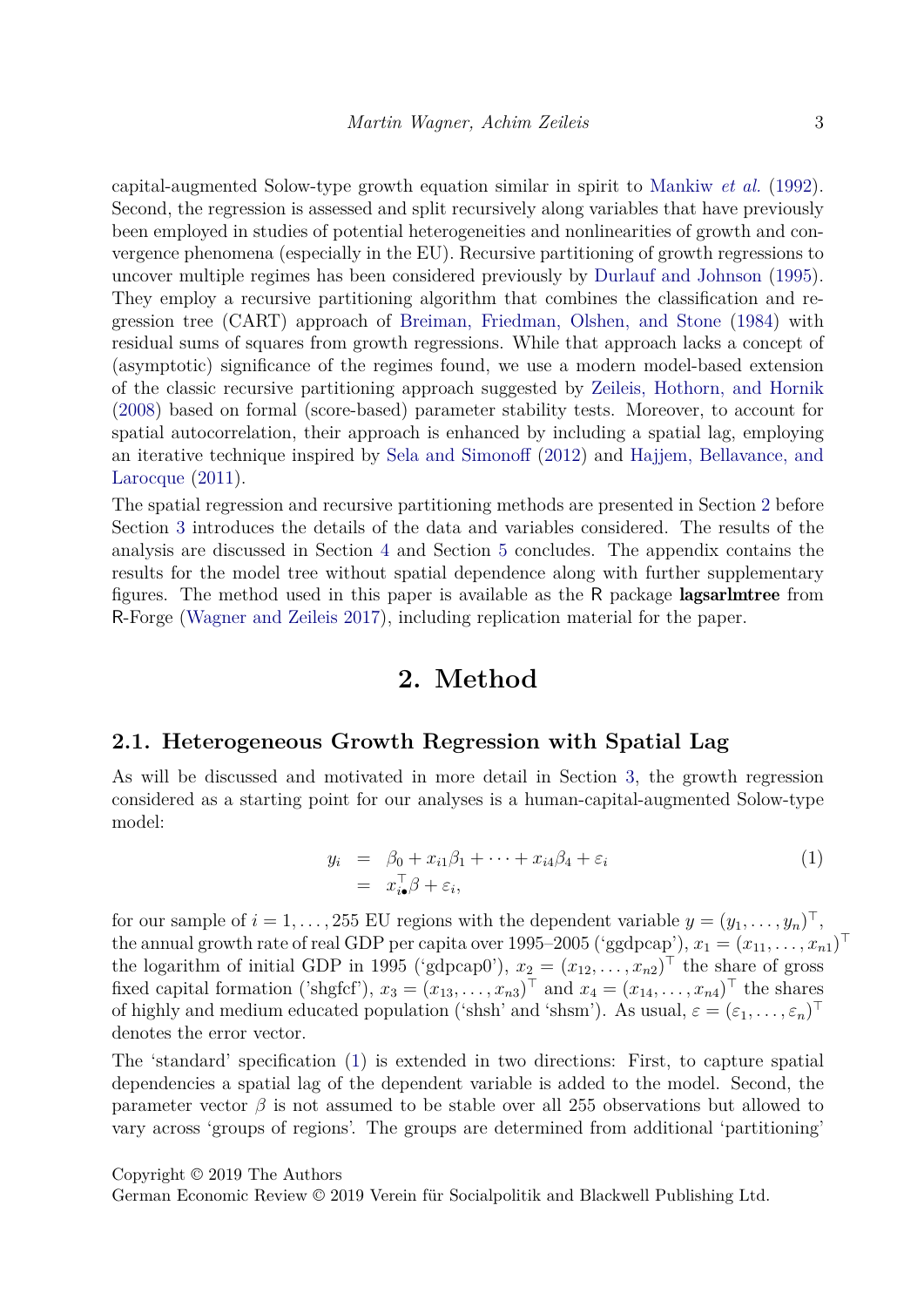variables using model-based trees (also known as model-based recursive partitioning, [Zeileis](#page-17-2) *[et al.](#page-17-2)* [2008\)](#page-17-2). Thus, the extended heterogeneous growth regression with spatial lag is given by:

<span id="page-3-0"></span>
$$
y_i = \rho w_i^{\top} y + x_{i\bullet}^{\top} \beta^{g(i)} + \varepsilon_i,
$$
\n<sup>(2)</sup>

where  $w_i$  is the vector of spatial weights for the *i*-th observation,  $\rho$  is the spatial lag parameter, and  $\beta^{g(i)}$  is the parameter vector in the group  $g(i)$  to which observation *i* belongs. The group  $q(i)$  for the *i*-th observation is found by performing recursive splits in 'partitioning' variables. It is important to note that we allow with this specification for a 'global' spatial lag parameter  $\rho$ , that multiplies the individual specific spatially lagged observation  $w_i^{\top} y$ , and group-specific coefficients  $\beta^{g(i)}$  for the explanatory variables. In our empirical analysis we employ the same set of spatial weight matrices as [Crespo Cuaresma](#page-14-4) [and Feldkircher](#page-14-4) [\(2013\)](#page-14-4). As already alluded to above, the results are surprisingly robust with respect to the choice of the weighting matrix. This is discussed in more detail in Section [4.](#page-8-0)

#### **2.2. Estimation: Spatial Dependence and Group Structure**

Estimating the parameters in [\(2\)](#page-3-0) is not a straightforward task. It is well understood in the literature how to estimate  $\rho$  in a situation without group-specific coefficients or with given groups. But simultaneously determining an unknown grouping and estimating the spatial lag coefficient is challenging. The problem is analogous to problems faced when estimating panel data models with group structure and individual (fixed) effects that can be correlated with groups of observations. A simple iterative method to tackle this problem is proposed in [Sela and Simonoff](#page-17-3) [\(2012\)](#page-17-3) and [Hajjem](#page-16-6) *et al.* [\(2011\)](#page-16-6). We adapt their approach to our situation, with a spatial lag rather than an individual effects structure.

The estimation procedure iterates between estimating the parameter  $\rho$  for given group structure (i.e., given regression tree) and estimation of the group structure for given spatial lag parameter. More precisely, the following two steps are iterated until convergence, i.e., until the regression tree does not change:

- 1. Given the groups  $g(i) \in \{1, ..., G\}$  for all observations *i*, the model in [\(2\)](#page-3-0) is a standard spatial lag model (with interactions between groups and regressors) and can thus be estimated, e.g., by maximum likelihood as discussed from a computational perspective in [Bivand and Piras](#page-14-7) [\(2015\)](#page-14-7). This yields both  $\hat{\rho}$  and  $\hat{\beta}^g$  for  $g = 1, \ldots, G$ .
- 2. Given an estimate of the spatial lag parameter  $\hat{\rho}$ , the dependent variable can be adjusted for the spatial dependence, i.e.,  $\tilde{y}_i = y_i - \hat{\rho} w_i^{\top} y$  can be constructed. Then a standard linear regression tree approach [\(Zeileis](#page-17-2) *et al.* [2008\)](#page-17-2) can be used to estimate the parameters  $\beta^{g(i)}$  in

<span id="page-3-1"></span>
$$
\tilde{y}_i = x_{i\bullet}^\top \beta^{g(i)} + \varepsilon_i \tag{3}
$$

and to perform recursive partitioning (as described in the following subsection). This yields an estimate of the group  $g(i)$  for each observation *i*.

Copyright © 2019 The Authors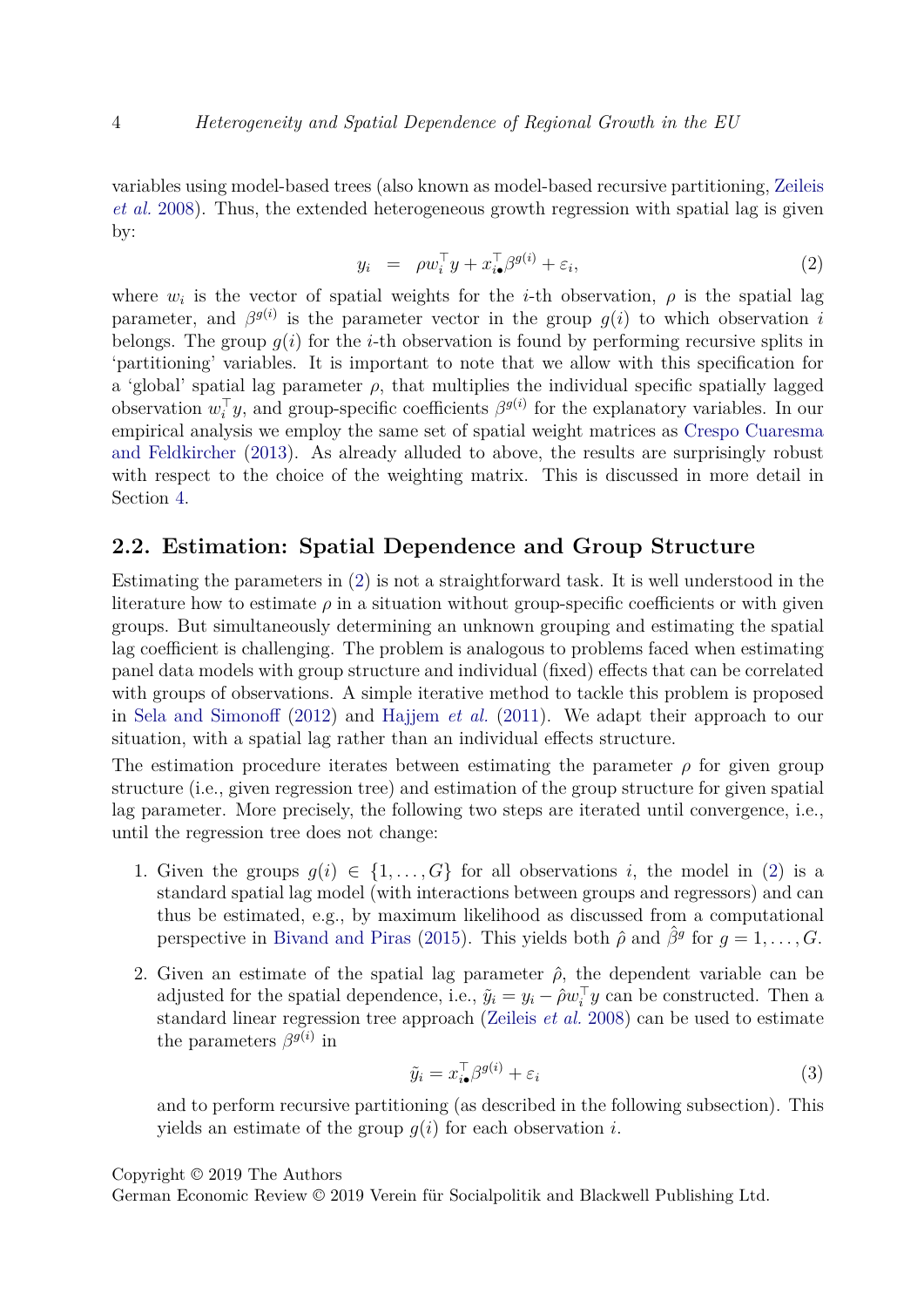The described iterative procedure can be initialized in either step: in the first step with all observations in a single group or in the second step without spatial dependence, i.e., with  $\rho = 0$  and standard recursive partitioning. In our analysis the results do not depend upon the starting point of the iteration and we need only one iteration step to reach convergence.

### **2.3. Estimation: Model-Based Trees**

The second step of the estimation algorithm above relies on the estimation of a linear regression tree as discussed in [Zeileis](#page-17-2) *et al.* [\(2008\)](#page-17-2) that determines the group structure. This iterates between (a) estimating the parameters of [\(3\)](#page-3-1) in the given (sub)sample by ordinary least squares (OLS) and (b) in case of evidence for non-stable *β*-coefficients splitting the considered sample into two subsamples. For step (b) additional 'partitioning' variables are employed with respect to which parameter stability is first assessed and, if any is found, the best split in subsamples is selected by minimizing the residual sum of squares of the partitioned model.

The parameter instability tests considered have first been suggested in the context of time series regressions but can also be applied to other contexts (e.g., [Hjort and Koning](#page-16-7) [2002;](#page-16-7) [Zeileis and Hothorn](#page-17-5) [2013\)](#page-17-5). More specifically, the stability of the regression coefficients is tested using the sup  $LM$  test of [Andrews](#page-14-8) [\(1993\)](#page-14-8) for numerical partitioning variables:

$$
\sup LM = \sup_{i=i,...,\bar{i}} \left\{ \frac{i}{n} \left( 1 - \frac{i}{n} \right) \right\}^{-1} \left\| \hat{V}^{-1/2} n^{-1/2} \sum_{\ell: z_{\ell} \le z_{(i)}} x_{\ell \bullet} \hat{\varepsilon}_{\ell} \right\|_{2}^{2}, \tag{4}
$$

where  $z_i$  denotes observation *i* of the considered partitioning variable, after ordering according to increasing size denoted by  $z_{(i)}$ . Furthermore,  $\hat{\varepsilon}$  is the vector of OLS residuals; based on parameter estimation on the considered (sub)sample.  $\hat{V} = n^{-1} \sum_{i=1}^{n} \hat{\epsilon}_i^2 x_{i\bullet} x_{i\bullet}^\top$  is the outer-product-of-gradients (OPG) covariance estimate, employed to normalize the sums of the score vectors  $x_i \hat{\epsilon}_i$ .

For categorical partitioning variables the test statistic is given by:

$$
\chi^2 = \sum_{c=1,\dots,C} \left\| \hat{V}^{-1/2} n_c^{-1/2} \sum_{i:z_i=c} x_{i\bullet} \hat{\varepsilon}_i \right\|_2^2, \tag{5}
$$

denoting here with  $c = 1, \ldots, C$  the categories of the partitioning variable *z* and with  $n_c$ the number of observations of *z* in category *c*.

Asymptotic *p*-values for both tests can be computed from the corresponding limiting distributions: supremum of a squared tied-down Bessel process for the sup *LM*-test (see [Hansen](#page-16-8) [1997\)](#page-16-8) and chi-squared with  $5 \times (C-1)$  degrees of freedom for the  $\chi^2$ -test, respectively. See [Hjort and Koning](#page-16-7) [\(2002\)](#page-16-7) and [Zeileis](#page-17-6) [\(2005\)](#page-17-6) for a unifying view and further discussions of these parameter stability tests. Additionally, we apply a Bonferroni-type correction to the *p*-values to correct for testing along several (and not just a single) partitioning variable.

The recursive partitioning procedure stops if no more significant instabilities are detected (at the 5% level) or the subsample becomes too small (less than twelve observations in our

Copyright © 2019 The Authors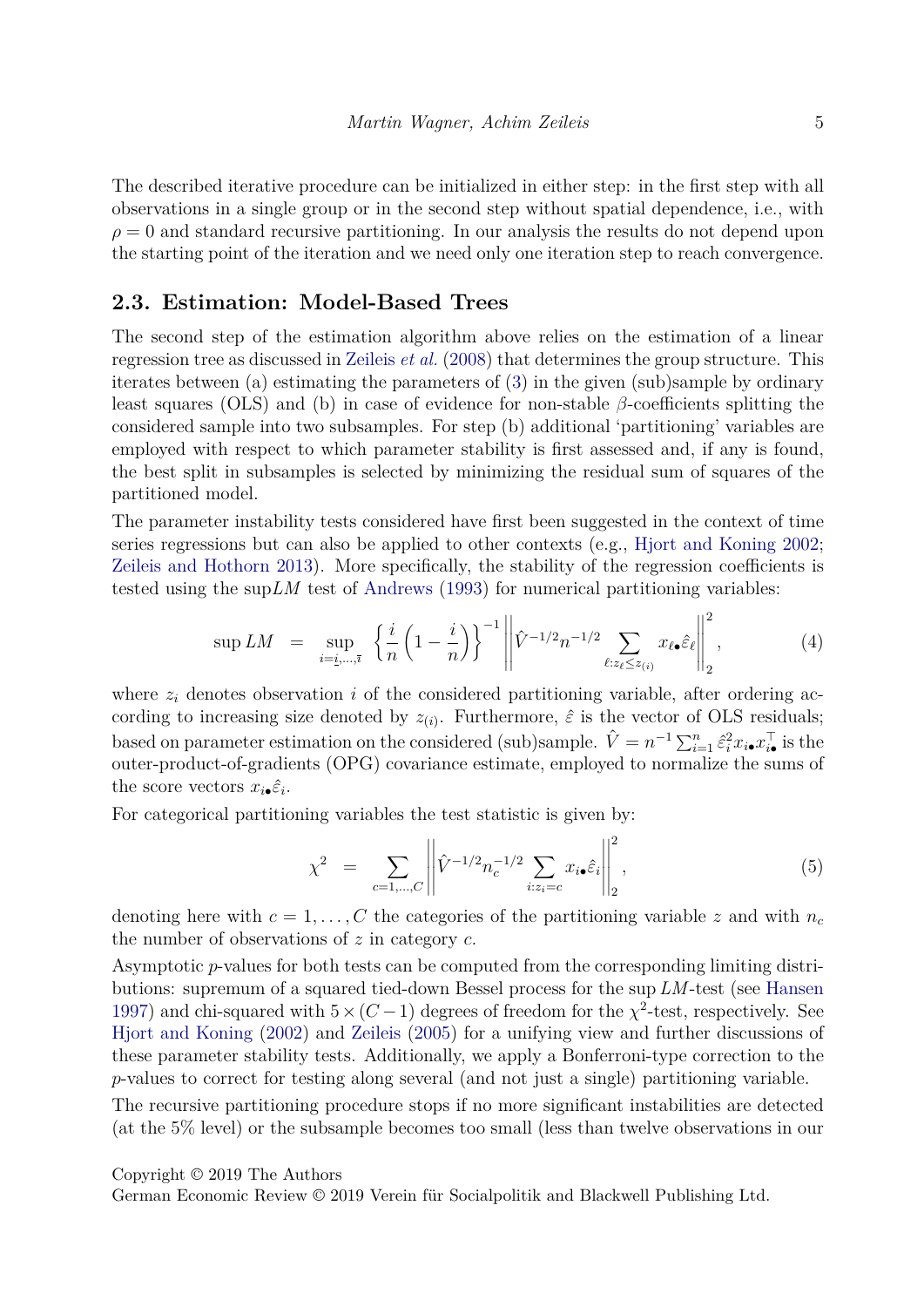application). In each of the resulting subsamples or 'groups of regions' the basic Solow-type model above is fitted. Consequently, we model growth and convergence for EU regions as linear, but with different coefficients for different 'groups of regions'.<sup>[3](#page-5-1)</sup>

## **3. Data**

<span id="page-5-0"></span>The data used in this paper are a subset of the variables used in [Schneider and Wagner](#page-17-1)  $(2012)$ , see Table [1](#page-6-0) for a list of variables.<sup>[4](#page-5-2)</sup> The regional dataset covers the 255 NUTS2 regions in the 27 member countries (at the end of the sample period) of the EU over the period 1995–2005. The selection of variables used here from the larger dataset available is based on the following considerations. First, as already discussed above, the basis of our model-based recursive partitioning approach is a simple, economically interpretable relationship. Second, as partitioning variables we consider variables according to which partitioning and heterogeneity appears to be a potential issue, given growth theory, the institutional and historical characteristics present in the EU, and the available empirical evidence. Third, the number of partitioning variables is limited by the need for having a sufficient set of observations in each (terminal) node. Fourth, we build in the analysis on the findings of [Schneider and Wagner](#page-17-1) [\(2012\)](#page-17-1) and [Wagner and Hlouskova](#page-17-0) [\(2015\)](#page-17-0) who use the same data.

The dependent variable *y* is the average growth rate of real GDP per capita (ggdpcap) and the regressors are initial real GDP per capita in logs ( $gdpcap, x_1$ ), sometimes simply referred to as initial income, to capture potential *β*-convergence; the investment share in GDP (shgfcf,  $x_2$ ) to capture physical capital accumulation and the shares of high and of medium educated in the labor force (shsh and shsm,  $x_3$  and  $x_4$ ) as measures of human capital. Thus, in effect we estimate a human-capital-augmented version of the Solow model, inspired by the by now classical work of [Mankiw](#page-16-0) *et al.* [\(1992\)](#page-16-0).<sup>[5](#page-5-3)</sup>

We employ the following partitioning variables:

• First, we use the log of initial real GDP per capita itself as a partitioning variable as a simple device to check for the presence of initial income driven convergence clubs. The important role of initial real GDP per capita in shaping growth and convergence dynamics in the form of, e.g., convergence clubs has been documented in many papers dealing with EU regions including [Azomahou, El Ouardighi, Nguyen-](#page-14-9)[Van, and Pham](#page-14-9) [\(2011\)](#page-14-9), [Basile](#page-14-10) [\(2008\)](#page-14-10), [Firgo and Huber](#page-15-8) [\(2014\)](#page-15-8), [Fotopoulos](#page-15-9) [\(2012\)](#page-15-9), or [Petrakos, Kallioras, and Anagnostou](#page-16-9) [\(2011\)](#page-16-9).

Copyright © 2019 The Authors

<span id="page-5-1"></span><sup>&</sup>lt;sup>3</sup>Note that this strategy bears some resemblance to the approach of [Crespo Cuaresma, Foster, and](#page-15-10) [Stehrer](#page-15-10) [\(2011\)](#page-15-10). However, whilst they 'partition' according to quantiles of the distribution of the *dependent* variable, our partitioning is related to a set of partitioning variables.

<span id="page-5-2"></span><sup>4</sup>[Schneider and Wagner](#page-17-1) [\(2012,](#page-17-1) Table 3) and [Fingleton and Lopez-Bazo](#page-15-3) [\(2006,](#page-15-3) Table 1) list empirical studies on growth and convergence of EU regions, with the latter focusing on spatial dependencies.

<span id="page-5-3"></span><sup>&</sup>lt;sup>5</sup>Furthermore, note that [Crespo Cuaresma and Feldkircher](#page-14-4) [\(2013\)](#page-14-4) only find three variables with posterior inclusion probabilities larger than 0*.*5: these are initial income, the capital dummy and the share of high educated in the labor force. These three are included in our set.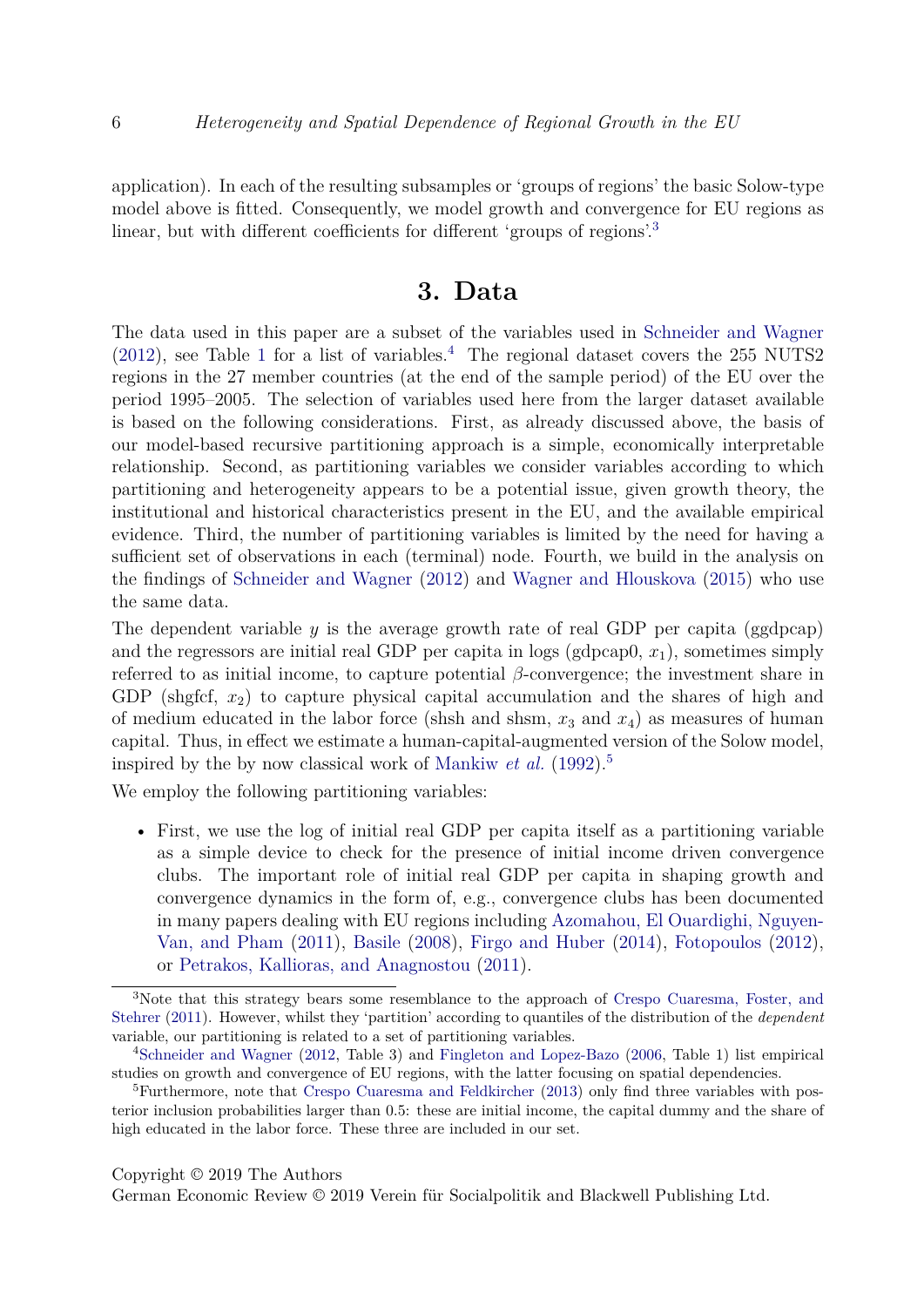| <b>Type</b>  |                | Name       | Description                                                 |
|--------------|----------------|------------|-------------------------------------------------------------|
| Dependent    | $\overline{y}$ | ggdpcap    | Average annual growth rate of real GDP per capita over the  |
|              |                |            | period $1995-2005$ (Eurostat)                               |
| Regressor    | $x_1$          | gdpcap0    | Real GDP per capita in logs in 1995 (Eurostat)              |
|              | $x_2$          | shgfcf     | Share of gross fixed capital formation in gross value added |
|              |                |            | (Cambridge Econometrics)                                    |
|              | $x_3$          | shsh       | Share of highly educated in working age population (Euro-   |
|              |                |            | stat)                                                       |
|              | $x_4$          | shsm       | Share of medium educated in working age population (Eu-     |
|              |                |            | rostat)                                                     |
| Partitioning |                | accessrail | Measure for potential accessability by rail (ESPON)         |
|              |                | accessroad | Measure for potential accessability by road (ESPON)         |
|              |                | capital    | Dummy variable for the 27 capital regions (ESPON)           |
|              |                | regborder  | Dummy variable for the 136 border regions (ESPON)           |
|              |                | regcoast   | Dummy variable for the 118 coastal regions (ESPON)          |
|              |                | regobj1    | Dummy variable for the 104 Objective 1 regions eligible for |
|              |                |            | EU structural funds (ESPON)                                 |
|              |                | cee        | Dummy variable for the 53 regions in the Central and East-  |
|              |                |            | ern European countries                                      |
|              |                | piigs      | Dummy variable for the 57 regions in Portugal, Ireland,     |
|              |                |            | Italy, Greece and Spain                                     |

<span id="page-6-0"></span>Table 1: List of variables including sources. Note that the variable gdpcap0 is used both as regressor and partitioning variable.

- We use two measures for traffic accessibility of the region, one for accessibility via rail (accessrail) and one via the road network (accessroad). Clearly, integration in the European traffic networks is beneficial for trade and thus for economic development and growth. This variable has been found important, e.g., in [Sanso-Navarro and](#page-17-7) [Vera-Cabello](#page-17-7) [\(2015\)](#page-17-7).
- A dummy variable for capital regions (capital) is used. This variable has been found significant in [Schneider and Wagner](#page-17-1) [\(2012\)](#page-17-1) and has posterior inclusion probability equal to one in [Crespo Cuaresma and Feldkircher](#page-14-4) [\(2013\)](#page-14-4), in line with the large literature on core-periphery effects in new economic geography models (compare [Fu](#page-16-10)[jita, Krugman, and Venables](#page-16-10) [1999\)](#page-16-10). For additional empirical evidence highlighting the importance of agglomeration effects in the EU see, e.g., [Geppert and Stephan](#page-16-11) [\(2008\)](#page-16-11).
- We also consider dummy variables for border regions (regborder) and coastal regions (regcoast). Both of these variables are related to trade (and its impact on economic growth). Since the seminal study of [McCallum](#page-16-12) [\(1995\)](#page-16-12) that has investigated the detrimental effect of national borders on trade in North America border effects have been found important in many empirical trade studies. Matters are ex ante less clear

Copyright © 2019 The Authors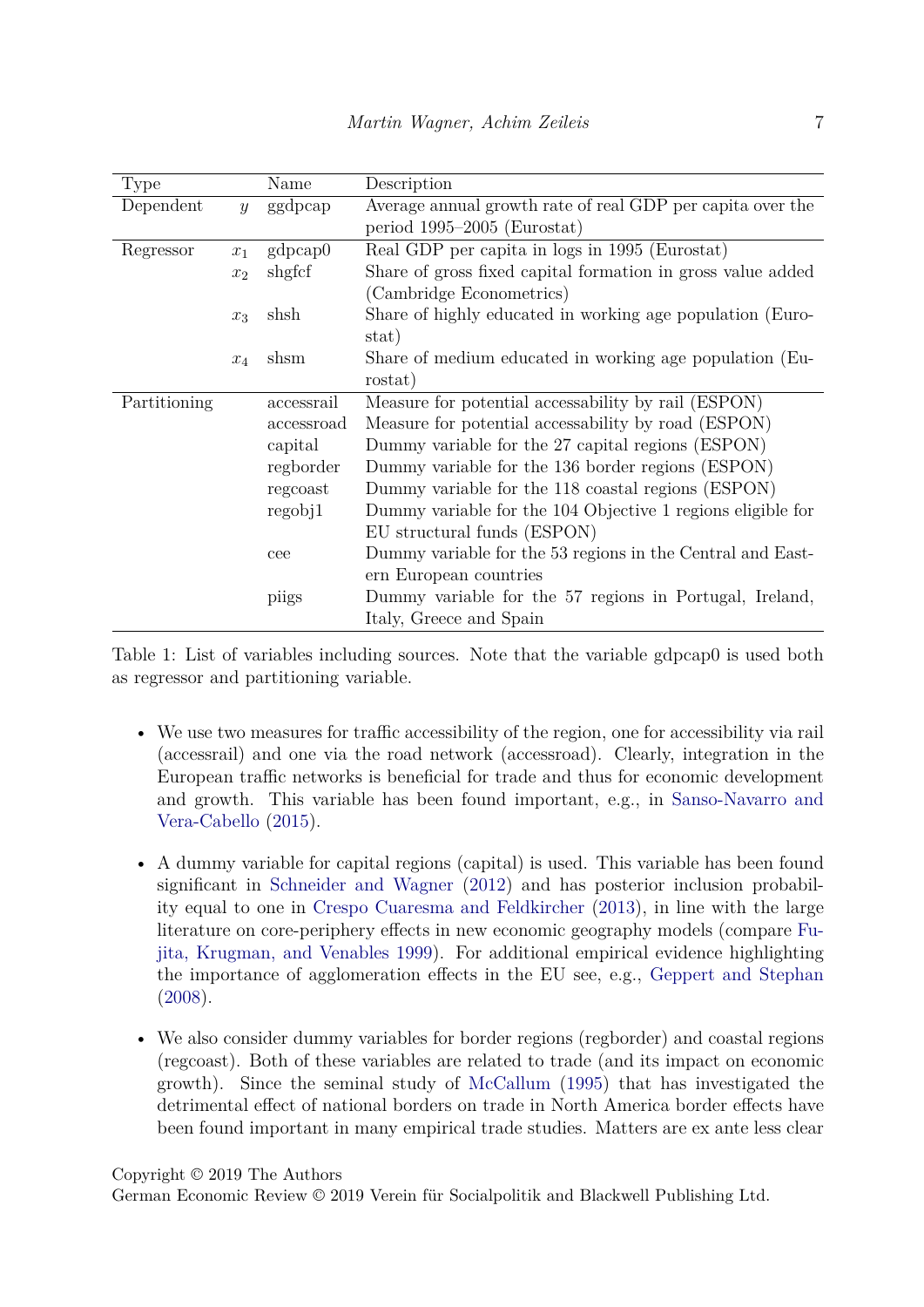with respect to coastal regions since these are faced on the one hand with a 'border' with the sea but are for exactly that reason on the other hand (at least partly) the locations of ports. From this perspective coastal regions are expected to benefit from both EU imports and exports as well as from infrastructure investments.

- A key tool of EU policy is to foster regional development via its structural funds, with the prime recipients of such funds being the so-called Objective 1 regions (regobj1). We include the corresponding dummy variable to assess the potential effects of EU structural funds on the regional growth performance (compare also [Lall and Yilmaz](#page-16-13) [2001\)](#page-16-13).
- Additionally we include two dummy variables corresponding to two different groups of countries. One is a CEE dummy for ten Central and Eastern European countries (i.e., Bulgaria, Czech Republic, Estonia, Hungary, Lithuania, Latvia, Poland, Romania, Slovak Republic, and Slovenia) and the other is for the so-called PIIGS countries (Portugal, Ireland, Italy, Greece, and Spain). The former group comprises previously centrally planned economies that have joined the EU at the very end (May 1, 2004) or even after the sample period (January 1, 2007 in case of Bulgaria and Romania). Against this background (central planning legacy, recent EU membership) it sounds reasonable to at least check whether the regions in these countries have experienced a different growth performance over our sample period. Details concerning the specificities of the growth process of these countries as well as growth projections are contained in [Wagner and Hlouskova](#page-17-8) [\(2005\)](#page-17-8). The PIIGS group comprises Southern or Western peripheral countries that have experienced a substantial crisis in the aftermath of the global financial crisis. These regions are considered separately in order to see whether their growth performance has been different already prior to the crisis. The differential growth and convergence performance of the PIIGS countries already prior to the crisis is, e.g., documented in [Ertur, Le Gallo, and Baumont](#page-15-11) [\(2006\)](#page-15-11).
- In our calculations we use 24 of the spatial weight matrices of [Crespo Cuaresma and](#page-14-4) [Feldkircher](#page-14-4) [\(2013\)](#page-14-4), including matrices based on nearest neighbors, distance bands, and exponential decay (inverse distance).[6](#page-7-0) Given the remarkable robustness of our result with respect to the weight matrix chosen we focus in the following section on the results obtained with the standard inverse distance weight matrix and only comment upon the differences obtained with other weight matrices.<sup>[7](#page-7-1)</sup>

<span id="page-7-0"></span> $6T_0$  be precise we initially used all spatial weight matrices of [Crespo Cuaresma and Feldkircher](#page-14-4) [\(2013\)](#page-14-4). However, for Queen matrices and low distance bands this leads to a number of observations without neighbors, namely in coastal regions in Cyprus, Greece, Italy, and Malta. Excluding those observations leads to qualitatively similar results but for some weight specifications the coastal PIIGS regions are not significantly different (due to the reduced number of such regions).

<span id="page-7-1"></span><sup>7</sup>The robustness with respect to the specification of the spatial weight matrix is not a given, see the discussion in [Fingleton and Lopez-Bazo](#page-15-3) [\(2006,](#page-15-3) p. 179) and potentially indicates that the partitioning into different groups robustifies findings against the effects of misspecifying the weight matrix. This is an issue that needs to be investigated in detail in future research.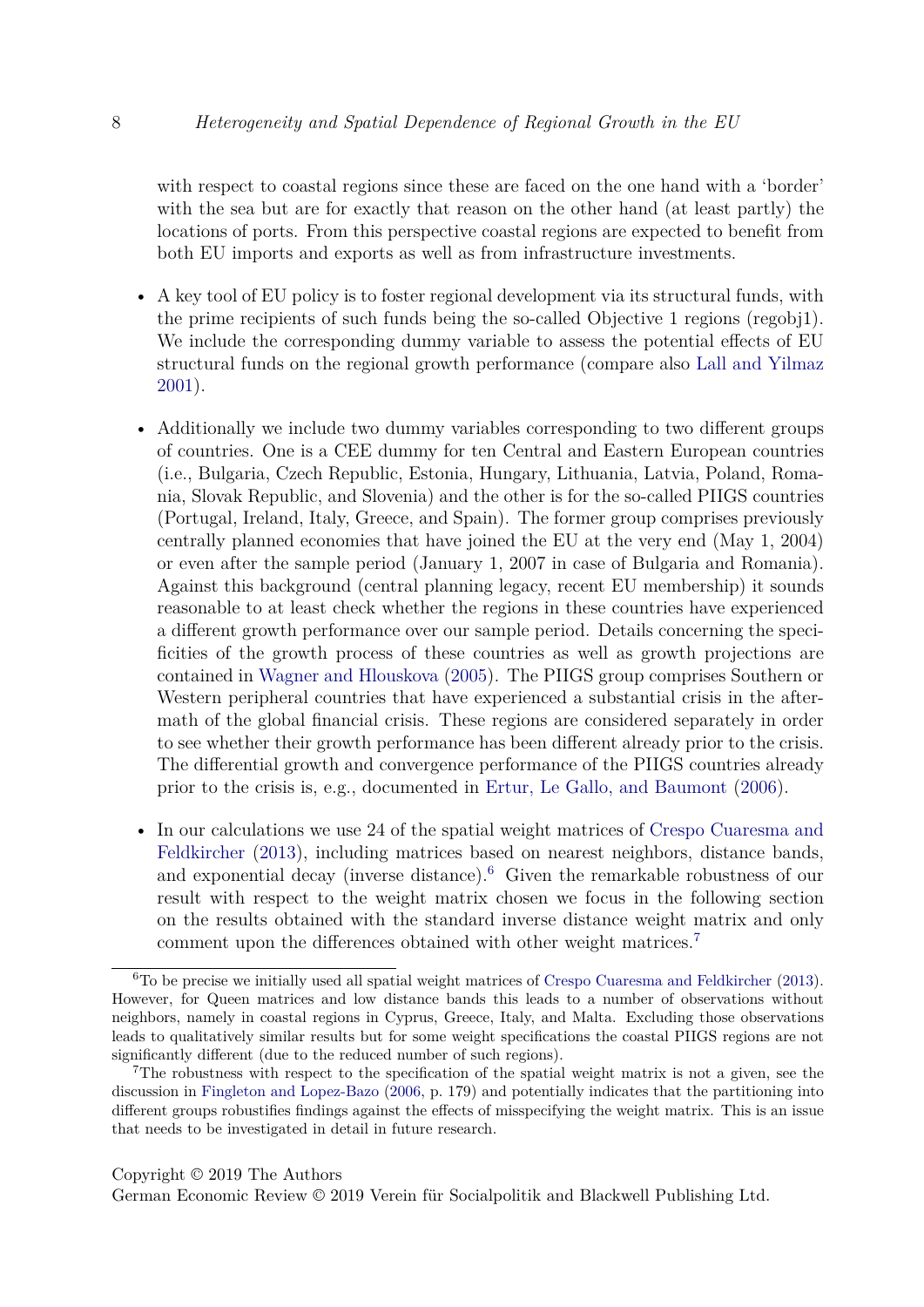## **4. Results**

<span id="page-8-0"></span>As just mentioned, the results in this section are based on the inverse distance weight matrix, with the results for the specification without spatial lag presented as a benchmark in the appendix. The spatial lag parameter for the inverse distance weight matrix is estimated at  $\hat{\rho} = 0.837$  and is highly significant. The high value of the spatial lag parameter depends on the chosen weight matrix and is lower for most other matrices (with an average of 0*.*357). However, changing the weight matrix exhibits such strong effects only on the lag parameter but has mainly only minor effects on the estimated slope coefficients, as illustrated in Figure [1,](#page-8-1) and does not affect the tree structure, as shown in Figure [2.](#page-9-0)

Throughout, for all four groups (terminal nodes) and for all coefficients, the box plots describing the 24 point estimates obtained using the different weight matrices are very narrow and the variation due to the weight matrices is much smaller than the variation of the coefficients across groups. The coefficients to the different variables are sizeably different across groups and are partly of different sign across groups. In this sense accounting for heterogeneity by recursive partitioning is more important than the (specific choice of) spatial weights. Accounting for spatial dependencies does have an effect on the estimated coefficients, as can be seen by comparing the spatial results with the regression true estimates without spatial lag (the triangles in the graphs). The point estimates obtained without accounting for spatial dependencies differ from the spatial estimates, but again



<span id="page-8-1"></span>Figure 1: The panels summarize the coefficient estimates from the different model specifications for each of the terminal nodes (3, 5, 6 and 7) of the regression tree. The gray box plots capture the 24 point estimates obtained using the different spatial weight matrices. The black circles and lines correspond to the point estimates and 95% confidence intervals using the inverse distance weight matrix. The black triangles correspond to the point estimates from the regression tree without spatial dependence (with the detailed results given in the appendix).

Copyright © 2019 The Authors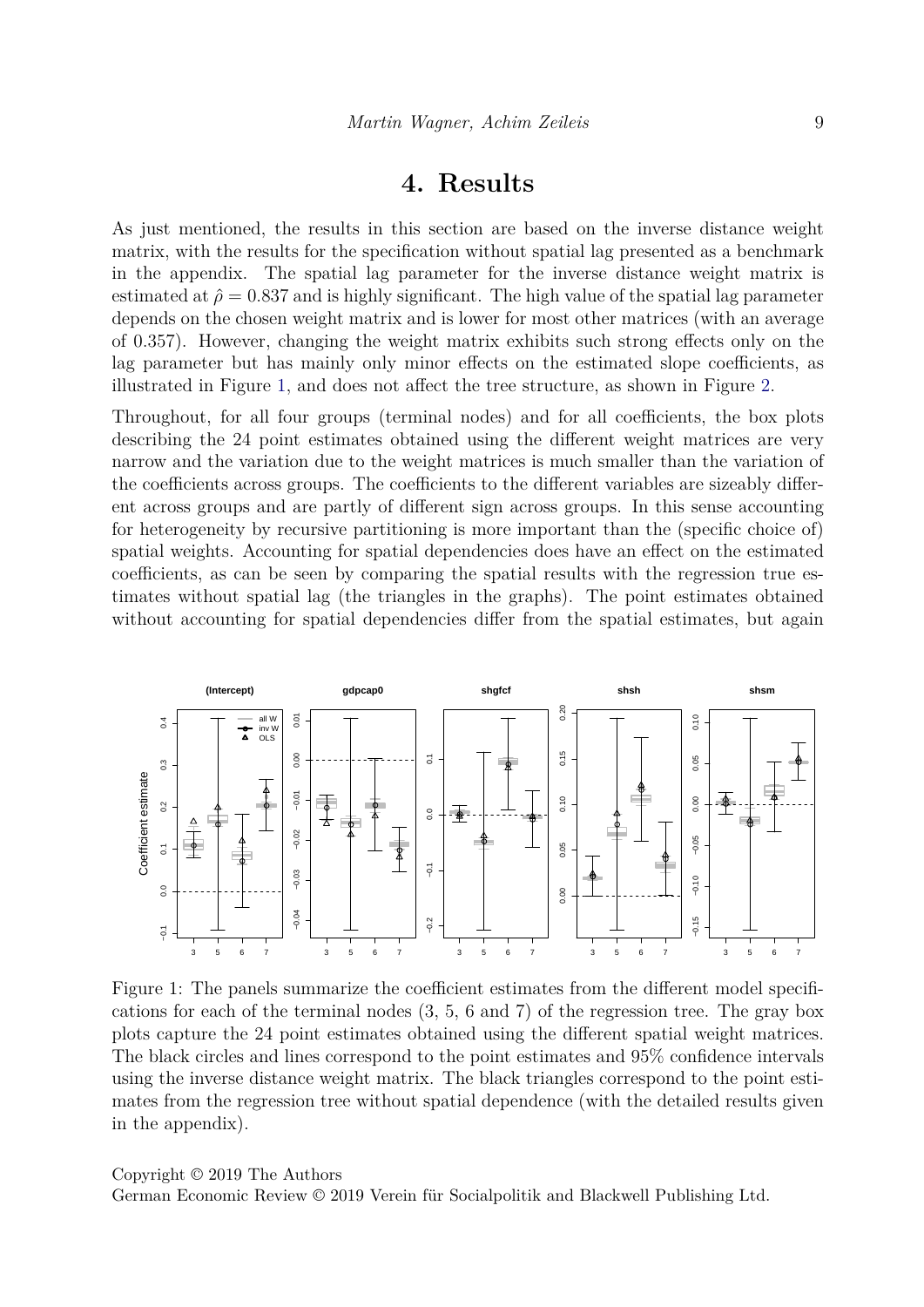

<span id="page-9-0"></span>Figure 2: Fitted linear regression tree. In the inner nodes the *p*-values from the parameter stability tests are displayed and in the terminal nodes a scatter plot of GDP per capita growth (ggdpcap) vs. (log) initial real GDP per capita (ggdcap0) along with fitted values is depicted.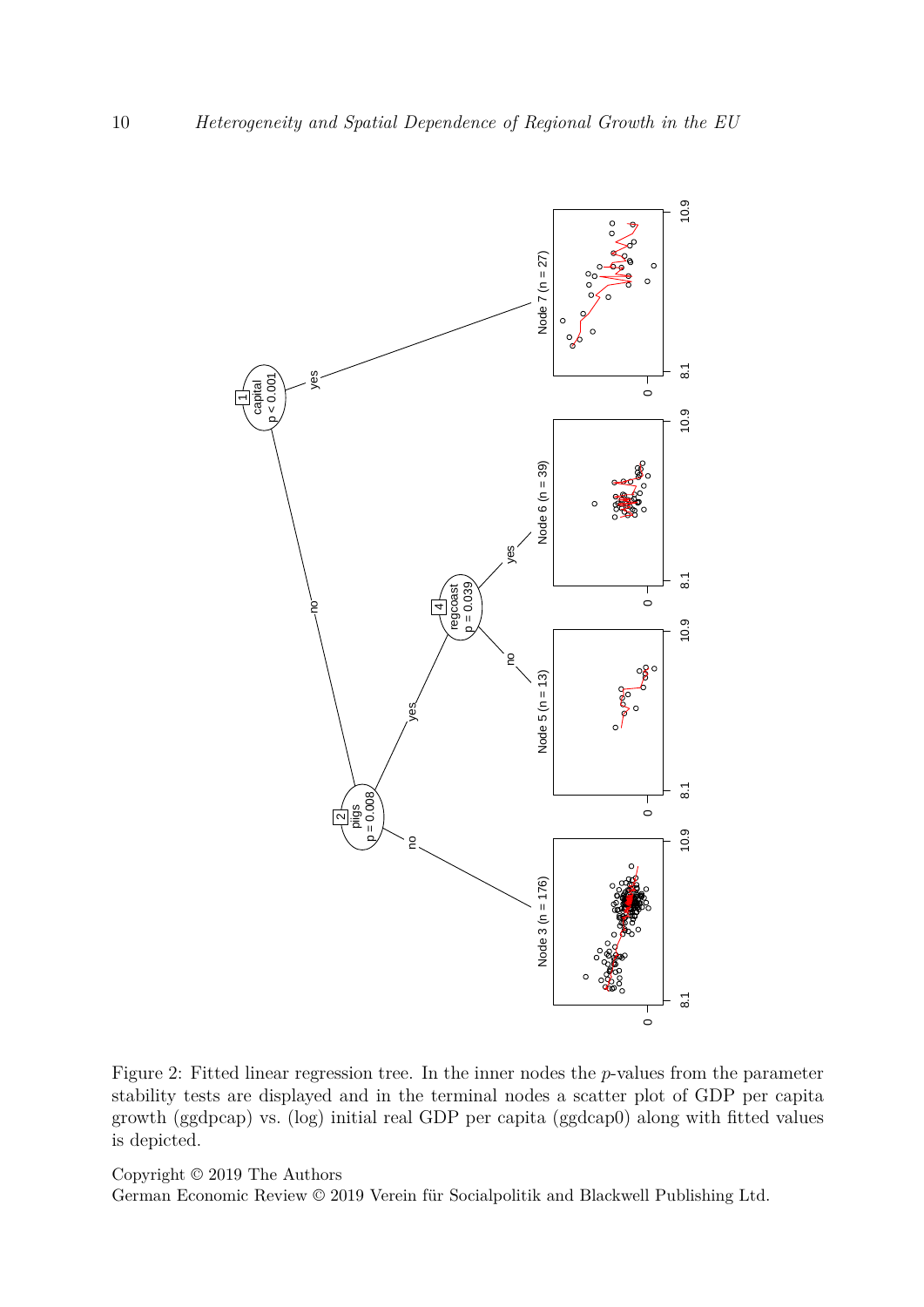|                | gdpcap0 | accessrail | accessroad | capital | regborder | regcoast | regobj1 | cee    | piigs  |
|----------------|---------|------------|------------|---------|-----------|----------|---------|--------|--------|
|                | num)    | (num)      | (num)      | (bin)   | (bin)     | (bin)    | (bin)   | (bin)  | (bin)  |
| 1              | 22.100  | 23.389     | 24.623     | 67.544  | 3.884     | 10.911   | 6.696   | 21.698 | 8.312  |
|                | 0.114   | 0.069      | 0.042      | < 0.001 | 0.999     | 0.388    | 0.920   | 0.005  | 0.742  |
| $\overline{2}$ | 19.258  | 17.373     | 16.051     |         | 6.461     | 7.794    | 4.376   | 9.099  | 20.663 |
|                | 0.278   | 0.480      | 0.648      |         | 0.914     | 0.770    | 0.996   | 0.589  | 0.008  |
| 3              | 22.154  | 16.668     | 13.797     |         | 8.597     | 4.477    | 5.310   | 7.147  |        |
|                | 0.088   | 0.519      | 0.859      |         | 0.611     | 0.990    | 0.964   | 0.808  |        |
| 4              | 5.488   | 9.654      | 9.697      |         | 7.987     | 16.089   | 3.254   |        |        |
|                | 1.000   | 0.981      | 0.979      |         | 0.641     | 0.039    | 0.998   |        |        |
| 5              |         |            |            |         |           |          |         |        |        |
|                |         |            |            |         |           |          |         |        |        |
| 6              | 6.866   | 5.203      | 8.431      |         | 5.604     |          | 3.465   |        |        |
|                | 0.998   | 1.000      | 0.975      |         | 0.881     |          | 0.993   |        |        |
| 7              | 6.676   | 4.074      | 3.692      |         | 1.673     | 3.586    | 4.988   | 9.156  | 8.034  |
|                | 0.995   | 1.000      | 1.000      |         | 1.000     | 0.999    | 0.987   | 0.581  | 0.739  |

<span id="page-10-0"></span>Table 2: Parameter stability tests (test statistic and *p*-value) for all partitioning variables in each of the tree's nodes in the final iteration of the estimation procedure using the inverse distance weight matrix. For numerical variables (num) the [Andrews](#page-14-8) [\(1993\)](#page-14-8) sup*LM* test is used and for binary variables (bin) a score-based  $\chi^2$  test.

the variation is larger across subgroups. The point estimates obtained with the inverse distance weight matrix are depicted in Figure [1](#page-8-1) as black circles together with 95% confidence intervals. The figure shows that the point estimates obtained without spatial lag included are with very few exceptions not significantly different from the estimates based on the inverse distance weight matrix. The largest differences between the two estimates occur for the intercept and initial income, whereas for the other three variables the estimated coefficients are very similar for the specification without spatial lag and the inverse distance weight matrix specification. The drastically different sizes of the confidence intervals across groups essentially reflect the different sample sizes in the different terminal nodes, ranging form 13 observations in node 5 to 176 observations in node 3.

In addition to the discussed minor changes of the numerical values of the estimated coefficients across weight matrices, also the *p*-values from the parameter stability tests in the nodes of the tree change to a certain degree. While the split with respect to capital regions in the root node is highly significant for all weight specifications, the *p*-values for the splits in node 2 (PIIGS regions) and node 4 (coastal regions) increase in some specifications but always remain significant at the 10% significance level. The *p*-values for all weight specifications are shown in Figure [4](#page-20-0) in the appendix.

Let us now focus on the results obtained with the inverse distance weight matrix in more detail. The corresponding results for the parameter stability tests in the final iteration of the estimation procedure are shown in Table [2.](#page-10-0) There are three splits at the 5% significance level. First, according to the capital dummy, second with respect to the PIIGS dummy and third with respect to being a coastal region within the PIIGS countries. This leads

Copyright © 2019 The Authors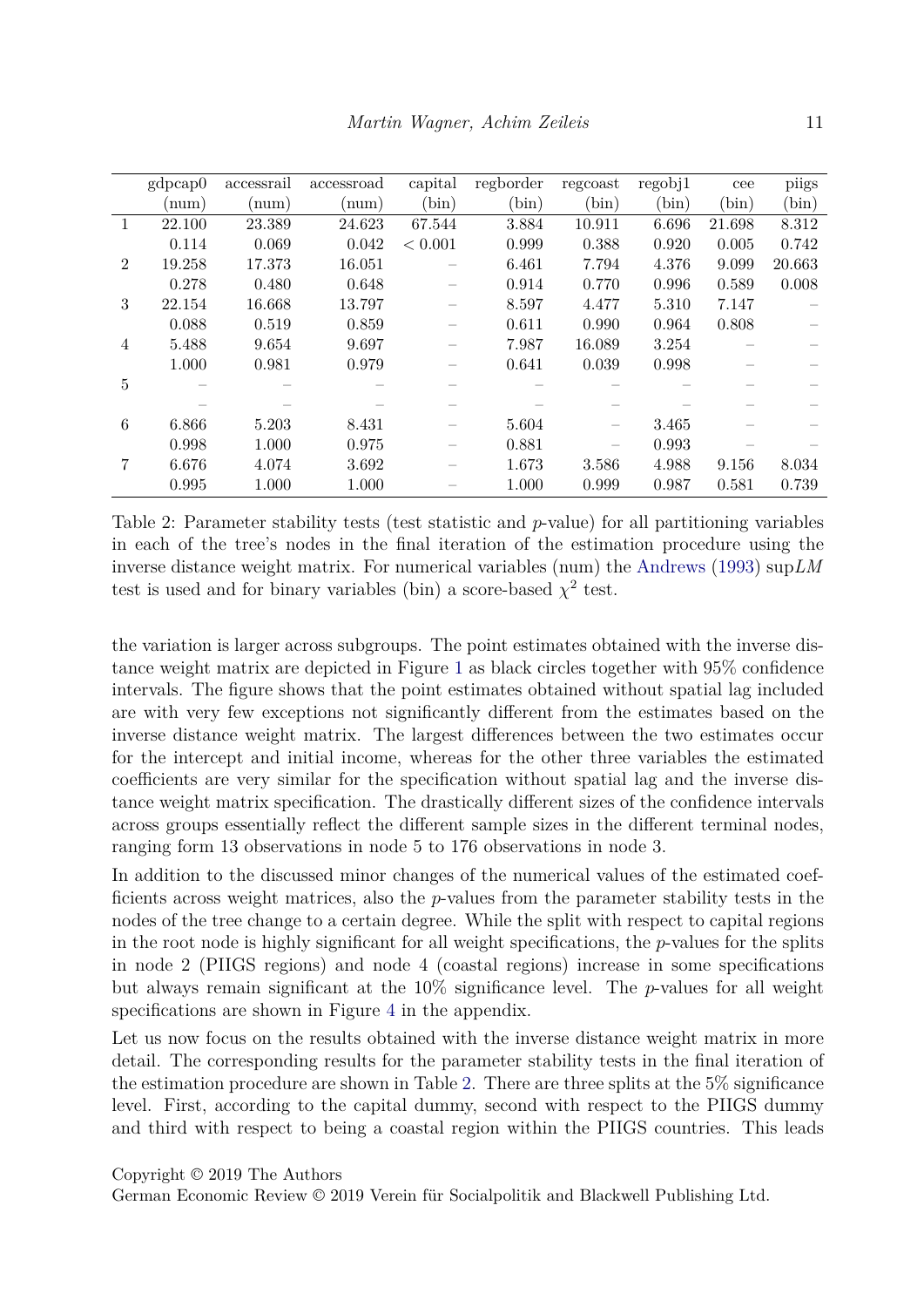to the discussed tree with four terminal nodes, see also the visualization in Figure [2.](#page-9-0) Note, however, that in the first block-row of Table [2](#page-10-0) also for two more variables the null hypothesis of parameter stability is rejected at the 5% level (with *p*-values higher than that of capital). These are the road accessibility measure and the CEE dummy. Thus, viewed in isolation there is indeed evidence for heterogeneity along these variables. Nevertheless, after partitioning according to the capital region dummy, neither of the two variables reappears as a variable indicating associated heterogeneity. E.g., the finding with respect to the CEE dummy, not being significant as partitioning variable after partitioning according to the capital region dummy, is in line with the fact that for many of the CEE countries the bulk of growth has occurred in the capital region.

As initial income is not selected as a partitioning variable, it appears that there is no evidence for initial income driven convergence clubs. However, when considering the terminal node of the 176 non-capital non-PIIGS regions there is evidence for parameter instability with respect to initial income at the  $10\%$  significance level for some weight matrices (see Figure [4](#page-20-0) in the appendix). This can also be seen in the lower left graph of Figure [2,](#page-9-0) where a 'blurred' separation in two clusters grouped according to initial income is visible.<sup>[8](#page-11-0)</sup>

Analogously, since the border dummy is not selected as a partitioning variable, there is no strong evidence for border effects impacting the growth performance in the EU. This result is to a certain extent surprising as the Central Eastern European countries have (essentially) not been members of the EU in the sample period considered. It also appears that being an Objective 1 region does not lead to a differential growth process, which is in line with some of the literature that finds hardly any growth promoting effect of EU structural funds; for an early assessment see [Canova and Marcet](#page-14-11) [\(1997\)](#page-14-11).

Altogether, the splits are informative and in line with our discussion in Section [3](#page-5-0) highlighting potentially important mechanism for growth heterogeneity. The fact that the first split is in capital and non-capital regions forcefully stresses the importance of agglomeration externalities discussed in the previous section. The differential growth performance of the PIIGS countries already prior to the financial crisis documented in [Ertur](#page-15-11) *et al.* [\(2006\)](#page-15-11) is discovered also by our recursive partitioning approach with the PIIGS dummy variable being the second split variable, with the PIIGS regions then furthermore split into coastal and non-coastal regions.

Let us finally turn to the regression results obtained for the inverse distance weight matrix given in Table [3.](#page-12-0) The results for the specification without spatial lag are given in the appendix in Table [5](#page-18-0) for comparison and as benchmark. The results in the appendix are both quantitatively and qualitatively very similar, as has already become clear from the discussion. The tables show the results for the four terminal nodes shown also in Figures [2](#page-9-0) and [3](#page-19-0) in the appendix respectively. For comparison we also display the corresponding results of [Crespo Cuaresma and Feldkircher](#page-14-4) [\(2013\)](#page-14-4) and [Schneider and Wagner](#page-17-1) [\(2012\)](#page-17-1).

<span id="page-11-0"></span><sup>&</sup>lt;sup>8</sup>If one were to enforce a split according to the logarithm of initial real GDP per capita, the split point is 9.249. The estimation results between the corresponding two subsets differ in that only in the high initial income regions the share of highly educated in the labor force is significant with positive effect.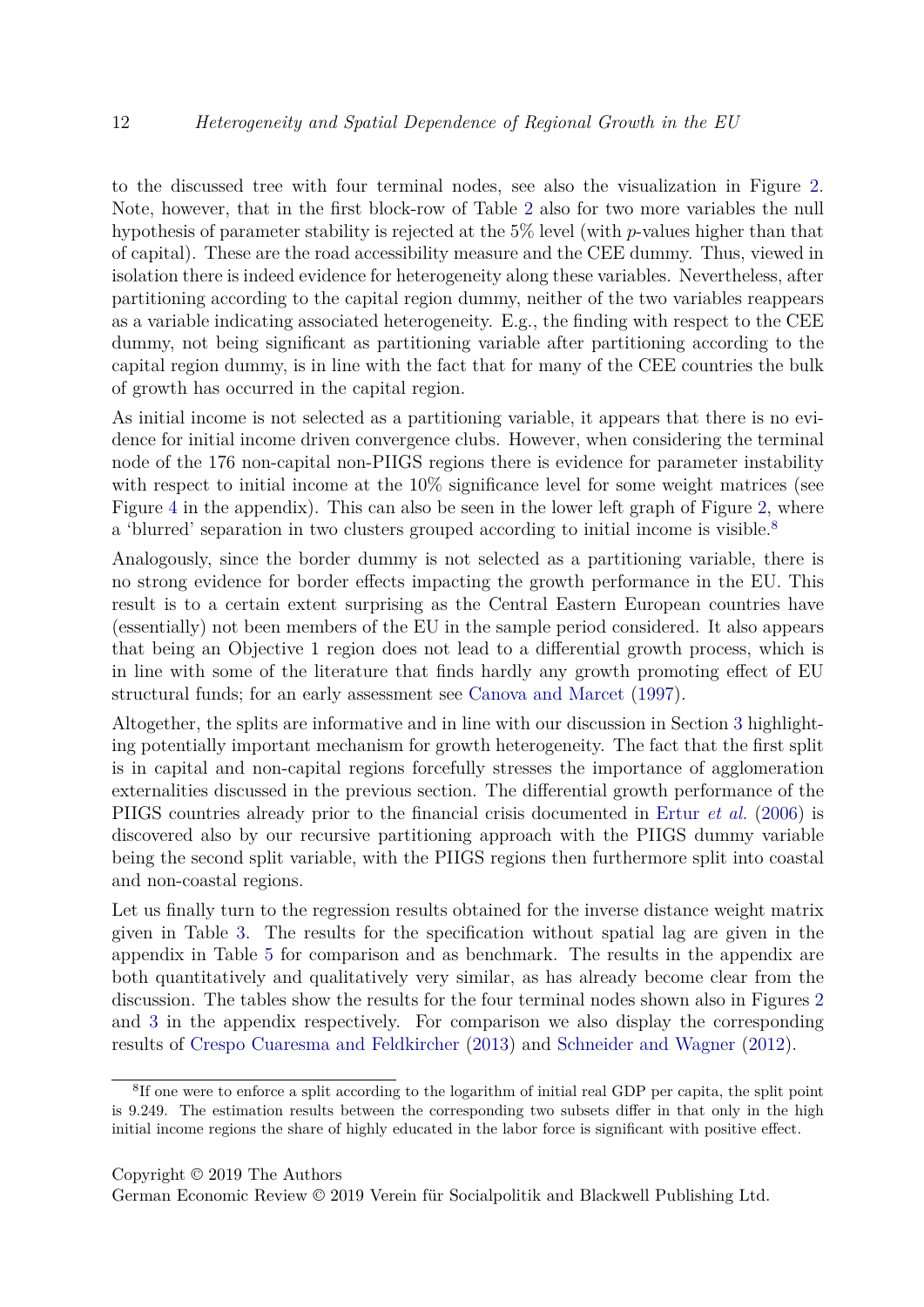|                                        | $\boldsymbol{n}$ | Partitioning variables      |                        |                 |          | Regressor variables |           |          |           |  |
|----------------------------------------|------------------|-----------------------------|------------------------|-----------------|----------|---------------------|-----------|----------|-----------|--|
|                                        |                  | capital                     | piigs                  | regcoast        | (Const.) | gdpcap0             | shgfcf    | shsh     | shsm      |  |
| 3                                      | 176              | $\mathbf{n}\mathbf{o}$      | $\mathbf{n}\mathbf{o}$ | $\qquad \qquad$ | 0.111    | $-0.0117$           | $-0.0021$ | 0.022    | 0.0018    |  |
|                                        |                  |                             |                        |                 | (0.016)  | (0.0016)            | (0.0077)  | (0.011)  | (0.0068)  |  |
| 5                                      | 13               | $\mathbf{n}\mathbf{o}$      | yes                    | no              | 0.161    | $-0.0159$           | $-0.0469$ | 0.079    | $-0.0234$ |  |
|                                        |                  |                             |                        |                 | (0.128)  | (0.0135)            | (0.0815)  | (0.059)  | (0.0660)  |  |
| 6                                      | 39               | no                          | yes                    | yes             | 0.073    | $-0.0111$           | 0.0916    | 0.117    | 0.0094    |  |
|                                        |                  |                             |                        |                 | (0.056)  | (0.0059)            | (0.0420)  | (0.029)  | (0.0218)  |  |
|                                        | 27               | yes                         |                        | $\qquad \qquad$ | 0.206    | $-0.0223$           | $-0.0075$ | 0.041    | 0.0528    |  |
|                                        |                  |                             |                        |                 | (0.031)  | (0.0029)            | (0.0259)  | (0.020)  | (0.0117)  |  |
| Crespo Cuaresma and Feldkircher (2013) |                  |                             |                        |                 |          | $-0.016$            | 0.002     | 0.037    |           |  |
|                                        |                  |                             |                        |                 |          | (0.004)             | (0.007)   | (0.023)  |           |  |
|                                        |                  | Schneider and Wagner (2012) |                        |                 | 0.1613   | $-0.0156$           |           | 0.0602   | 0.0134    |  |
|                                        |                  |                             |                        |                 | (0.0105) | (0.0011)            |           | (0.0078) | (0.0038)  |  |

<span id="page-12-0"></span>Table 3: Estimated results in the final iteration of the regression tree. Number of observations  $n$ , the partitioning variables selected, and the estimated slope coefficients (with standard errors in brackets) are provided. The estimated spatial lag parameter is given by  $\hat{\rho} = 0.837$  with standard error of 0.105. The row ['Crespo Cuaresma and Feldkircher](#page-14-4) [\(2013\)](#page-14-4)' displays the posterior means and posterior standard deviations of the coefficient estimates averaged over all used weight matrices as given in the supplementary material of their paper. The row ['Schneider and Wagner](#page-17-1) [\(2012\)](#page-17-1)' displays the LASSO point estimates and their standard deviations obtained in that paper. Empty entries indicate variables for which the results are not available (not displayed or variable not included).

For all four groups the coefficient to initial income is negative, albeit not significant for the group comprising 13 non-coastal non-capital regions in the PIIGS countries.<sup>[9](#page-12-1)</sup> The most negative coefficient and thus the highest speed of conditional *β*-convergence is observed for the 27 capital regions. For spatial models, [Egger and Pfaffermayr](#page-15-5) [\(2006\)](#page-15-5) define the implied convergence speed as 'speed of convergence proper' as it does not take into account the feedbacks through the spatial lag effects.<sup>[10](#page-12-2)</sup> The share of gross fixed capital formation is often found not to be significant in the 'homogenous growth' literature, e.g., it is not significant in [Crespo Cuaresma and Feldkircher](#page-14-4) [\(2013\)](#page-14-4) and not selected by the adaptive LASSO estimator in [Schneider and Wagner](#page-17-1) [\(2012\)](#page-17-1). For our regression tree model, we find significance of investment for the coastal non-capital regions in the PIIGS countries. The share of highly educated in the labor force is significant in all but the group of 13 noncoastal non-capital PIIGS regions. For this variable again the largest coefficient is observed for the capital regions, in line with agglomeration and hub-effects (headquarters, scientific institutions, etc.) characteristic for the economic structure of capital regions. Our coefficient estimates are, of course, not too different from the coefficient estimates obtained in the two reference studies, with the benefit of highlighting the substantial heterogeneity across groups of regions that allows to zoom in more closely in an economically meaningful

<span id="page-12-1"></span><sup>9</sup>Here, of course, also the small sample size limits the likelihood of obtaining significant coefficients.

<span id="page-12-2"></span><sup>10</sup>[Ertur, LeGallo, and LeSage](#page-15-12) [\(2007\)](#page-15-12) refer to this parameter as *global convergence* parameter.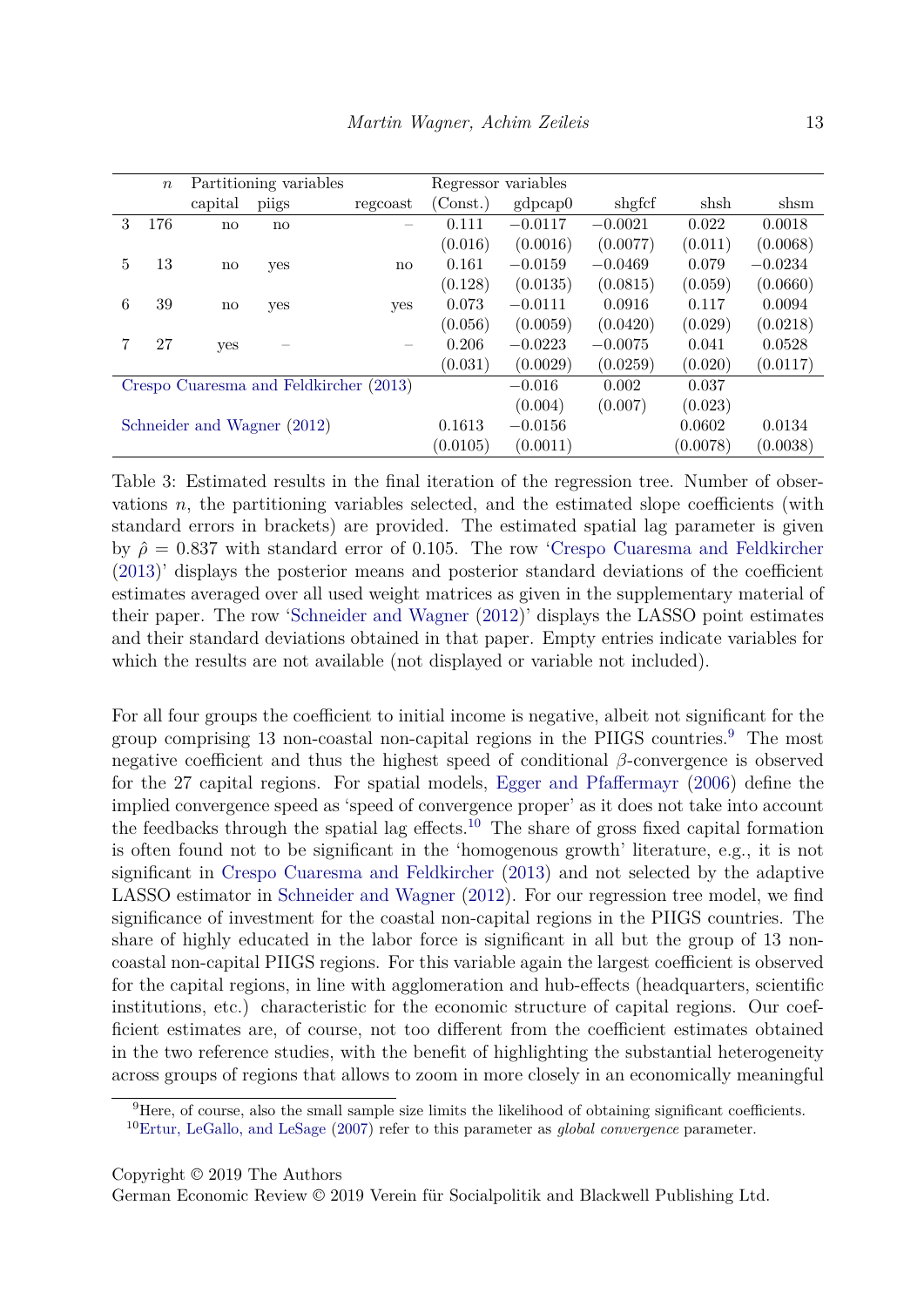way by using partitioning variables that the literature describes as potentially important based on either empirical or theoretical considerations.

## **5. Summary**

<span id="page-13-0"></span>The paper demonstrates that the growth process in the 255 NUTS2 regions of the European Union over the period 1995–2005 is characterized by both spatial dependencies and heterogeneity. In order to uncover these results we propose an iterative procedure that allows to combine the inclusion of spatial lags with model-based recursive partitioning.

It turns out that the results are, with few exceptions, very robust across the large number of spatial weight matrices considered. The spatial lag parameter, of course, depends upon the weight matrix chosen. However, with few exceptions for the intercept and partly the coefficient to initial income, the slope coefficients are not strongly affected by the choice of the spatial weight matrix, or the inclusion of a spatial lag altogether. It turns out that for the slope coefficients the variation across the four identified terminal nodes is quantitatively much more important.

The regions are partitioned into (i) capital and non-capital regions; (ii) the non-capital regions are furthermore split between regions inside and outside the PIIGS countries; (iii) the (non-capital) PIIGS regions are split into coastal and non-coastal regions.

For all but the group of 13 non-coastal non-capital regions in the PIIGS countries conditional convergence prevails. The convergence speed is significantly larger for the 27 capital regions than the two other groups where conditional convergence prevails. The share of highly educated in the labor force is also significant for all but the 13 regions mentioned above. The share of gross fixed capital formation in GDP, typically found not to be significant in the literature, is found to be significant in the (non-capital) coastal PIIGS regions. Thus, whilst our findings are in the ballpark of findings obtained with the same or similar data using homogenous specifications, allowing for heterogeneity offers additional informative insights.

Additionally, the paper highlights how model-based recursive partitioning may complement the econometric toolbox of empirical growth researchers: By combining well-established 'standard' models (the human-capital-augmented Solow-type equation in our case) with knowledge about further potential factors whose precise effects on economic growth are not clear ex ante, groups and interaction effects can be revealed. While the technique is exploratory in spirit, it is based on formal inference for parameter stability, thus controlling its significance level. Aided by the tree visualization, the results are furthermore straightforward and easy to interpret.

# **Acknowledgments**

The first author gratefully acknowledges financial support from the Collaborative Research Center 823: *Statistical Modelling of Nonlinear Dynamic Processes* and from the Jubiläums-

Copyright © 2019 The Authors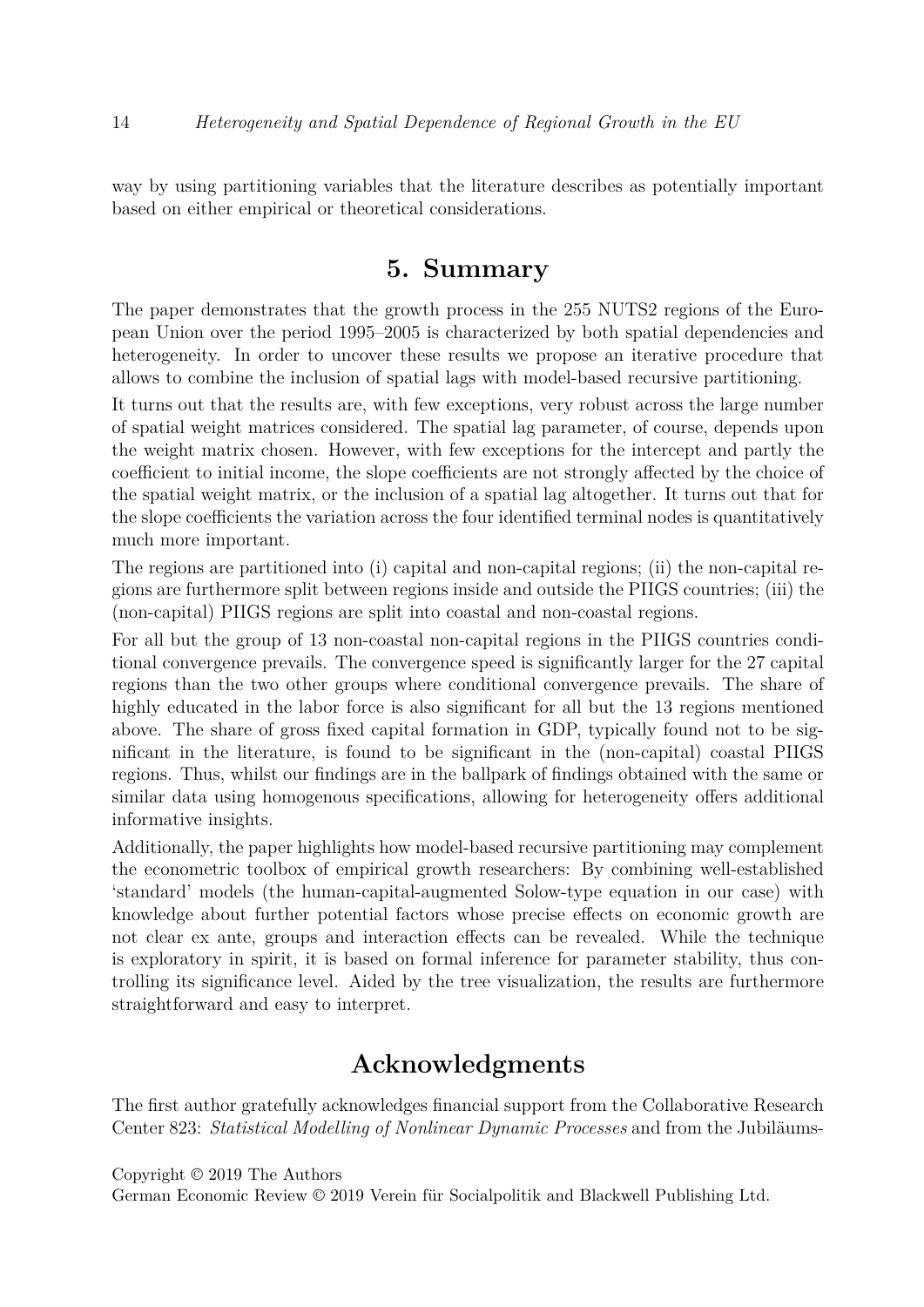fonds of the Oesterreichische Nationalbank via several grants. We furthermore thank the editor and two reviewers for helpful comments and Martin Feldkircher for providing us with the spatial weight matrices. The usual disclaimer applies.

# **References**

- <span id="page-14-8"></span>Andrews DWK (1993). "Tests for Parameter Instability and Structural Change with Unknown Change Point." *Econometrica*, **61**, 821–856. [doi:10.2307/2951764](http://dx.doi.org/10.2307/2951764).
- <span id="page-14-5"></span>Azariadis C, Drazen A (1990). "Threshold Externalities in Economic Development." *Quarterly Journal of Economics*, **105**, 501–526. [doi:10.2307/2937797](http://dx.doi.org/10.2307/2937797).
- <span id="page-14-9"></span>Azomahou TT, El Ouardighi J, Nguyen-Van P, Pham TKC (2011). "Testing Convergence of European Regions: A Semiparametric Approach." *Economic Modelling*, **28**, 1202– 1210. [doi:10.1016/j.econmod.2010.12.010](http://dx.doi.org/10.1016/j.econmod.2010.12.010).
- <span id="page-14-1"></span>Barro RJ (1991). "Economic Growth in a Cross-Section of Countries." *Quarterly Journal of Economics*, **106**, 407–445. [doi:10.2307/2937943](http://dx.doi.org/10.2307/2937943).
- <span id="page-14-2"></span>Barro RJ, Sala-i-Martin X (1992). "Convergence." *Journal of Political Economy*, **100**, 223–251. [doi:10.1086/261816](http://dx.doi.org/10.1086/261816).
- <span id="page-14-10"></span>Basile R (2008). "Regional Economic Growth in Europe: A Semiparametric Spatial Dependence Approach." *Papers in Regional Science*, **87**(4), 527–545. [doi:10.1111/j.1435-5957.2008.00175.x](http://dx.doi.org/10.1111/j.1435-5957.2008.00175.x).
- <span id="page-14-0"></span>Baumol WJ (1986). "Productivity Growth, Convergence and Welfare: What the Long Run Data Show." *American Economic Review*, **76**, 1072–1085. [doi:10.3386/w2419](http://dx.doi.org/10.3386/w2419).
- <span id="page-14-7"></span>Bivand R, Piras G (2015). "Comparing Implementations of Estimation Methods for Spatial Econometrics." *Journal of Statistical Software*, **63**(18), 1–36. [doi:10.18637/jss.v063.i18](http://dx.doi.org/10.18637/jss.v063.i18).
- <span id="page-14-6"></span>Breiman L, Friedman JH, Olshen RA, Stone CJ (1984). *Classification and Regression Trees*. Wadsworth, California.
- <span id="page-14-3"></span>Brock WA, Durlauf SN (2001). "What Have We Learned from a Decade of Empirical Research on Growth? Growth Empirics and Reality." *World Bank Economic Review*, **15**(2), 229–272.
- <span id="page-14-11"></span>Canova F, Marcet A (1997). "The Poor Stay Poor: Non-Convergence across Countries and Regions." *Mimeo*. [doi:10.3917/afco.235.0152](http://dx.doi.org/10.3917/afco.235.0152).
- <span id="page-14-4"></span>Crespo Cuaresma J, Feldkircher M (2013). "Spatial Filtering, Model Uncertainty and the Speed of Income Convergence in Europe." *Journal of Applied Econometrics*, **28**, 720–741. [doi:10.1002/jae.2277](http://dx.doi.org/10.1002/jae.2277).

Copyright © 2019 The Authors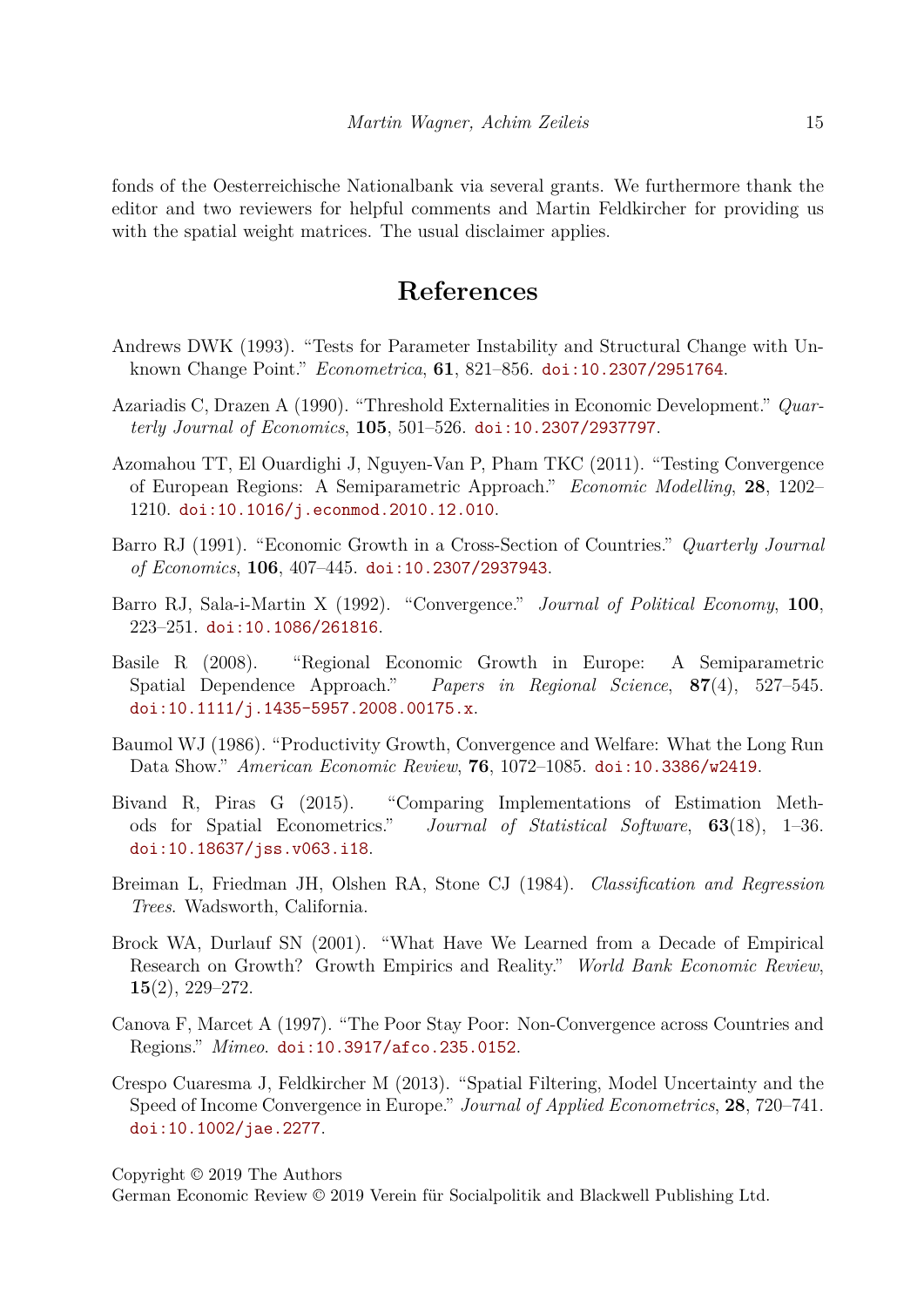- <span id="page-15-10"></span>Crespo Cuaresma J, Foster N, Stehrer R (2011). "Determinants of Regional Economic Growth by Quantile." *Regional Studies*, **45**, 809–826. [doi:10.1080/00343401003713456](http://dx.doi.org/10.1080/00343401003713456).
- <span id="page-15-1"></span>Doppelhofer G, Crespo Cuaresma J, Feldkircher M (2014). "The Determinants of Economic Growth in European Regions." *Regional Studies*, **48**, 44. [doi:10.1080/00343404.2012.678824](http://dx.doi.org/10.1080/00343404.2012.678824).
- <span id="page-15-4"></span>Durlauf SN (1993). "Nonergodic Economic Growth." *Review of Economic Studies*, **60**, 349–366. [doi:10.2307/2298061](http://dx.doi.org/10.2307/2298061).
- <span id="page-15-7"></span>Durlauf SN, Johnson PA (1995). "Multiple Regimes and Cross-Country Growth Behaviour." *Journal of Applied Econometrics*, **10**, 365–384. [doi:10.1002/jae.3950100404](http://dx.doi.org/10.1002/jae.3950100404).
- <span id="page-15-0"></span>Durlauf SN, Johnson PA, Temple JRW (2005). "Growth Econometrics." In P Aghion, SN Durlauf (eds.), *Handbook of Economic Growth*, volume 1A, chapter 8. Elsevier.
- <span id="page-15-5"></span>Egger P, Pfaffermayr M (2006). "Spatial Convergence." *Papers in Regional Science*, **85**, 199–215. [doi:10.1111/j.1435-5957.2006.00084.x](http://dx.doi.org/10.1111/j.1435-5957.2006.00084.x).
- <span id="page-15-11"></span>Ertur C, Le Gallo J, Baumont C (2006). "The European Regional Convergence Process, 1980–1995: Do Spatial Regimes and Spatial Dependence Matter?" *International Regional Science Review*, **29**, 3–34. [doi:10.1177/0160017605279453](http://dx.doi.org/10.1177/0160017605279453).
- <span id="page-15-12"></span>Ertur C, LeGallo J, LeSage JP (2007). "Local Versus Global Convergence in Europe: A Bayesian Spatial Econometric Approach." *International Regional Science Review*, **37**, 82–108.
- <span id="page-15-2"></span>Fernandez C, Ley E, Steel MFJ (2001). "Model Uncertainty in Cross-Country Growth Regression." *Journal of Applied Econometrics*, **16**, 563–576. [doi:10.1002/jae.623](http://dx.doi.org/10.1002/jae.623).
- <span id="page-15-3"></span>Fingleton B, Lopez-Bazo E (2006). "Empirical Growth Models with Spatial Effects." *Papers in Regional Science*, **85**, 177–198. [doi:10.1111/j.1435-5957.2006.00074.x](http://dx.doi.org/10.1111/j.1435-5957.2006.00074.x).
- <span id="page-15-8"></span>Firgo M, Huber P (2014). "Convergence as a Heterogeneous Process: What Can Be Learnt about Convergence in EMU from Regional Experiences?" *Empirica*, **41**, 129– 151. [doi:10.1007/s10663-013-9242-y](http://dx.doi.org/10.1007/s10663-013-9242-y).
- <span id="page-15-6"></span>Fischer MM (2011). "A Spatial Mankiw-Romer-Weil Model: Theory and Evidence." *Annals of Regional Science*, **47**, 419–436. [doi:10.1007/s00168-010-0384-6](http://dx.doi.org/10.1007/s00168-010-0384-6).
- <span id="page-15-9"></span>Fotopoulos G (2012). "Non-Linearities in Regional Economic Growth and Convergence: The Role of Entrepreneurship in the European Union Regions." *The Annals of Regional Science*, **48**, 719–741. [doi:10.1007/s00168-010-0419-z](http://dx.doi.org/10.1007/s00168-010-0419-z).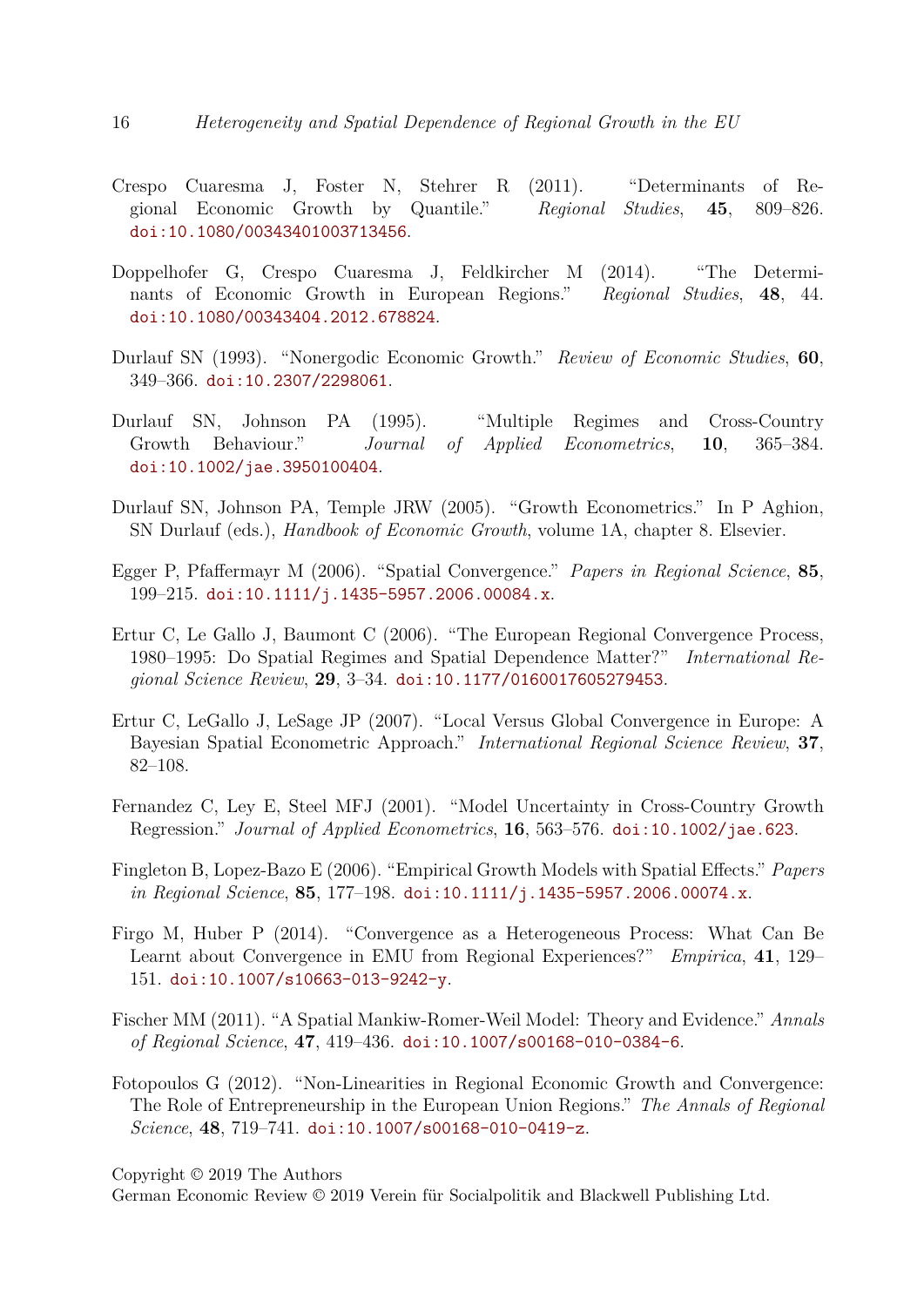- <span id="page-16-10"></span>Fujita M, Krugman P, Venables AJ (1999). *The Spatial Economy: Citites, Regions and International Trade*. MIT Press, Cambridge.
- <span id="page-16-11"></span>Geppert K, Stephan A (2008). "Regional Disparities in the European Union: Convergence and Agglomeration." *Papers in Regional Science*, **87**, 193–217. [doi:10.1111/j.1435-5957.2007.00161.x](http://dx.doi.org/10.1111/j.1435-5957.2007.00161.x).
- <span id="page-16-6"></span>Hajjem A, Bellavance F, Larocque D (2011). "Mixed Effects Regression Trees for Clustered Data." *Statistics & Probability Letters*, **81**(4), 451–459. [doi:10.1016/j.spl.2010.12.003](http://dx.doi.org/10.1016/j.spl.2010.12.003).
- <span id="page-16-8"></span>Hansen BE (1997). "Approximate Asymptotic *p* Values for Structural-Change Tests." *Journal of Business & Economic Statistics*, **15**, 60–67. [doi:10.2307/1392074](http://dx.doi.org/10.2307/1392074).
- <span id="page-16-7"></span>Hjort NL, Koning A (2002). "Tests for Constancy of Model Parameters over Time." *Nonparametric Statistics*, **14**, 113–132. [doi:10.1080/10485250211394](http://dx.doi.org/10.1080/10485250211394).
- <span id="page-16-2"></span>Hlouskova J, Wagner M (2013). "The Determinants of Long-Run Economic Growth: A Conceptually and Computationally Simple Approach." *Swiss Journal of Economics and Statistics*, **149**, 445–492. [doi:10.5040/9781472553782](http://dx.doi.org/10.5040/9781472553782).
- <span id="page-16-13"></span>Lall SV, Yilmaz S (2001). "Regional Economic Convergence: Do Policy Instruments Make a Difference?" *The Annals of Regional Science*, **35**, 153–166. [doi:10.1007/s001680000035](http://dx.doi.org/10.1007/s001680000035).
- <span id="page-16-4"></span>Le Gallo J, Fingleton B (2014). "Regional Growth and Convergence Empirics." In MM Fischer, P Nijkamp (eds.), *Handbook of Regional Science*, pp. 291–315. Springer-Verlag, Berlin.
- <span id="page-16-5"></span>LeSage JP, Pace RK (2009). *Introduction to Spatial Econometrics*. Chapman & Hall/CRC, Boca Raton.
- <span id="page-16-0"></span>Mankiw NG, Romer D, Weil DN (1992). "A Contribution to the Empirics of Economic Growth." *The Quarterly Journal of Economics*, **107**, 407–437. [doi:10.2307/2118477](http://dx.doi.org/10.2307/2118477).
- <span id="page-16-12"></span>McCallum J (1995). "National Borders Matter: Canada-US Regional Trade Patterns." *American Economic Review*, **85**, 615–623. [doi:10.1111/1467-9396.00158](http://dx.doi.org/10.1111/1467-9396.00158).
- <span id="page-16-3"></span>Murphy K, Shleifer A, Vishny R (1989). "Industrialization and the Big Push." *Journal of Political Economy*, **97**, 1003–1026. [doi:10.1086/261641](http://dx.doi.org/10.1086/261641).
- <span id="page-16-9"></span>Petrakos G, Kallioras D, Anagnostou A (2011). "Regional Convergence and Growth in Europe: Understanding Patterns and Determinants." *European Urban and Regional Studies*, **18**, 375–391. [doi:10.1177/0969776411407809](http://dx.doi.org/10.1177/0969776411407809).
- <span id="page-16-1"></span>Sala-i-Martin X, Doppelhofer G, Miller RI (2004). "Determinants of Long-Term Growth: A Bayesian Averaging of Classical Estimates (BACE) Approach." *American Economic Review*, **94**, 813–835. [doi:10.1257/0002828042002570](http://dx.doi.org/10.1257/0002828042002570).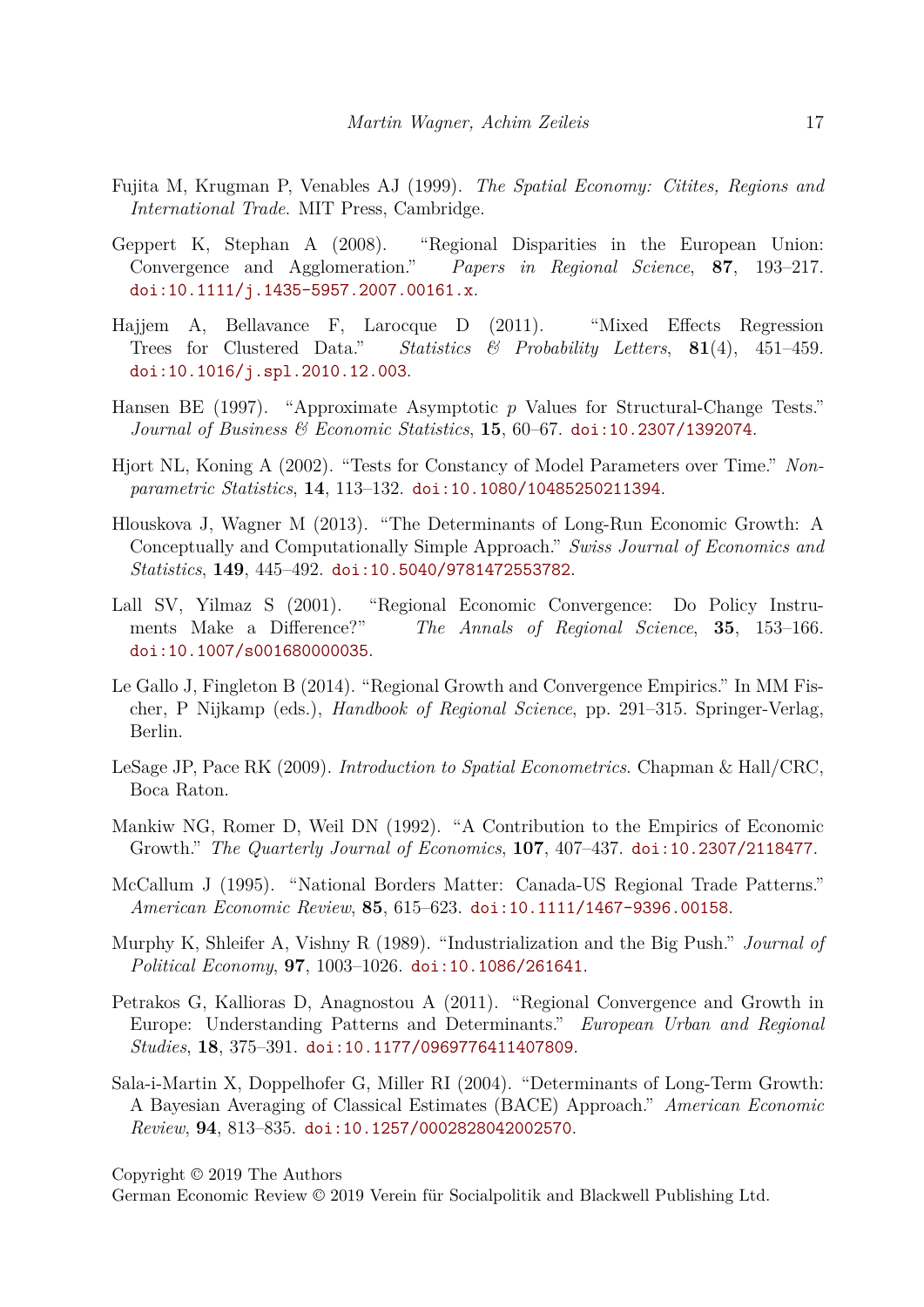- <span id="page-17-7"></span>Sanso-Navarro M, Vera-Cabello M (2015). "Non-Linearities in Regional Growth: A Non-Parametric Approach." *Papers in Regional Science*, **94**(S1), S19–S38. [doi:10.1111/pirs.12112](http://dx.doi.org/10.1111/pirs.12112).
- <span id="page-17-1"></span>Schneider U, Wagner M (2012). "Catching Growth Determinants with the Adaptive Lasso." *German Economic Review*, **13**, 71–85. [doi:10.1111/j.1468-0475.2011.00541.x](http://dx.doi.org/10.1111/j.1468-0475.2011.00541.x).
- <span id="page-17-3"></span>Sela RJ, Simonoff JS (2012). "RE-EM Trees: A Data Mining Approach for Longitudinal and Clustered Data." *Machine Learning*, **86**(2), 169–207. [doi:10.1007/s10994-011-5258-3](http://dx.doi.org/10.1007/s10994-011-5258-3).
- <span id="page-17-8"></span>Wagner M, Hlouskova J (2005). "CEEC Growth Projections: Certainly Necessary and Necessarily Uncertain." *Economics of Transition*, **13**, 341–372. [doi:10.1111/j.1468-0351.2005.00215.x](http://dx.doi.org/10.1111/j.1468-0351.2005.00215.x).
- <span id="page-17-0"></span>Wagner M, Hlouskova J (2015). "Growth Regressions, Principal Components and Frequentist Model Averaging." *Journal of Economics and Statistics*, **235**(6), 642–662. [doi:10.1515/jbnst-2015-0608](http://dx.doi.org/10.1515/jbnst-2015-0608).
- <span id="page-17-4"></span>Wagner M, Zeileis A (2017). lagsarlmtree*: Spatial Lag Model Trees*. R package version 0.1- 0/r1333, URL [https://R-Forge.R-project.org/R/?group\\_id=261](https://R-Forge.R-project.org/R/?group_id=261).
- <span id="page-17-6"></span>Zeileis A (2005). "A Unified Approach to Structural Change Tests Based on ML Scores, *F* Statistics, and OLS Residuals." *Econometric Reviews*, **24**, 445–466. [doi:10.1080/07474930500406053](http://dx.doi.org/10.1080/07474930500406053).
- <span id="page-17-5"></span>Zeileis A, Hothorn T (2013). "A Toolbox of Permutation Tests for Structural Change." *Statistical Papers*, **54**(4), 931–954. [doi:10.1007/s00362-013-0503-4](http://dx.doi.org/10.1007/s00362-013-0503-4).
- <span id="page-17-2"></span>Zeileis A, Hothorn T, Hornik K (2008). "Model-Based Recursive Partitioning." *Journal of Computational and Graphical Statistics*, **17**, 492–514. [doi:10.1198/106186008x319331](http://dx.doi.org/10.1198/106186008x319331).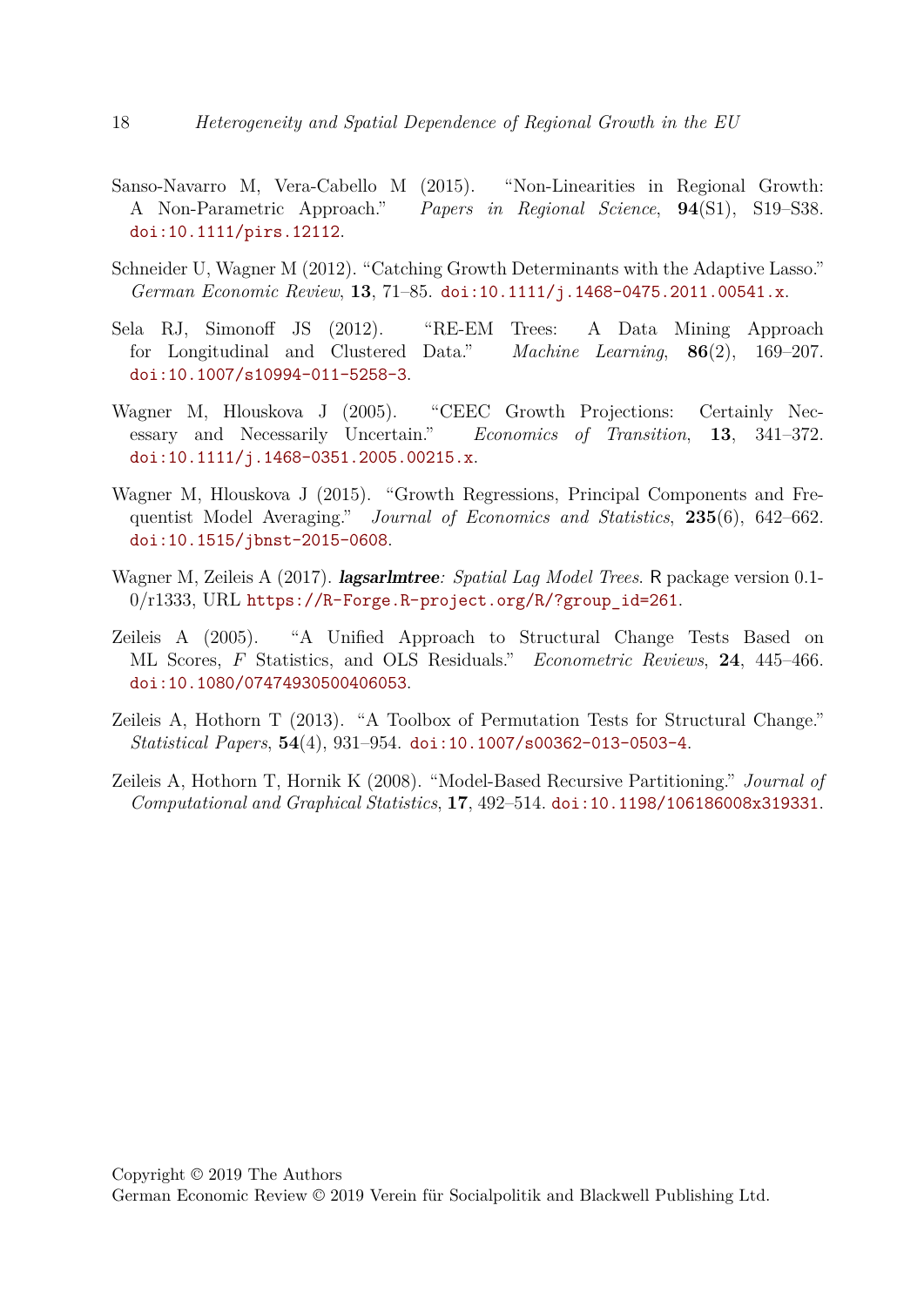# **A. Supplementary Material**

|                | gdpcap0 | accessrail | accessroad | capital | regborder | regcoast | regobj1 | cee    | piigs  |
|----------------|---------|------------|------------|---------|-----------|----------|---------|--------|--------|
|                |         |            |            |         |           |          |         |        |        |
|                | (num)   | (num)      | (num)      | (bin)   | (bin)     | (bin)    | (bin)   | (bin)  | (bin)  |
| 1              | 25.467  | 27.513     | 29.840     | 73.495  | 3.968     | 13.507   | 7.189   | 23.381 | 10.358 |
|                | 0.030   | 0.012      | 0.004      | < 0.001 | 0.999     | 0.159    | 0.876   | 0.003  | 0.457  |
| $\overline{2}$ | 21.241  | 20.087     | 20.687     |         | 7.547     | 9.846    | 5.075   | 11.112 | 19.779 |
|                | 0.141   | 0.211      | 0.171      |         | 0.802     | 0.485    | 0.985   | 0.332  | 0.011  |
| 3              | 22.311  | 22.640     | 19.480     |         | 9.248     | 7.945    | 6.531   | 8.247  |        |
|                | 0.082   | 0.073      | 0.229      |         | 0.520     | 0.703    | 0.876   | 0.661  |        |
| 4              | 6.608   | 10.155     | 10.150     |         | 8.556     | 17.039   | 3.076   |        |        |
|                | 1.000   | 0.965      | 0.965      |         | 0.561     | 0.027    | 0.999   |        |        |
| 5              |         |            |            |         |           |          |         |        |        |
|                |         |            |            |         |           |          |         |        |        |
| 6              | 7.392   | 6.452      | 8.781      |         | 5.836     |          | 3.280   |        |        |
|                | 0.994   | 0.999      | 0.963      |         | 0.857     |          | 0.995   |        |        |
| 7              | 6.962   | 3.789      | 3.425      |         | 2.040     | 4.065    | 4.766   | 9.389  | 7.937  |
|                | 0.991   | 1.000      | 1.000      |         | 1.000     | 0.998    | 0.991   | 0.548  | 0.752  |

Table 4: Parameter stability tests (test statistic and *p*-value) for all partitioning variables in each of the tree's nodes (OLS). For numerical variables (num) the [Andrews](#page-14-8) [\(1993\)](#page-14-8) sup*LM* test is used and for binary variables (bin) a score-based  $\chi^2$  test.

|   | Summary          |       | Partitioning variables |                        |                                 | Regressor variables |           |           |         |           |
|---|------------------|-------|------------------------|------------------------|---------------------------------|---------------------|-----------|-----------|---------|-----------|
|   | $\boldsymbol{n}$ | $R^2$ | capital                | piigs                  | regcoast                        | (Const.)            | gdpcap0   | shgfcf    | shsh    | shsm      |
| 3 | 176              | 0.505 | $\mathbf{n}\mathbf{o}$ | $\mathbf{n}\mathbf{o}$ |                                 | 0.166               | $-0.0159$ | $-0.0030$ | 0.024   | 0.0070    |
|   |                  |       |                        |                        |                                 | (0.013)             | (0.0014)  | (0.0071)  | (0.010) | (0.0063)  |
| 5 | 13               | 0.923 | no                     | yes                    | $\mathbf{n}\mathbf{o}$          | 0.199               | $-0.0186$ | $-0.0379$ | 0.090   | $-0.0195$ |
|   |                  |       |                        |                        |                                 | (0.067)             | (0.0071)  | (0.0426)  | (0.031) | (0.0345)  |
| 6 | 39               | 0.560 | $\mathbf{n}\mathbf{o}$ | yes                    | yes                             | 0.120               | $-0.0139$ | 0.0840    | 0.121   | 0.0089    |
|   |                  |       |                        |                        |                                 | (0.054)             | (0.0056)  | (0.0401)  | (0.028) | (0.0208)  |
|   | 27               | 0.620 | yes                    |                        | $\hspace{0.1mm}-\hspace{0.1mm}$ | 0.240               | $-0.0242$ | $-0.0034$ | 0.045   | 0.0563    |
|   |                  |       |                        |                        |                                 | (0.063)             | (0.0058)  | (0.0527)  | (0.041) | (0.0238)  |

<span id="page-18-0"></span>Table 5: Fitted linear regression models (OLS) for terminal nodes in the tree. Summary information (number of observations *n* and  $R^2$ ), the partitioning variables selected and regression coefficients (with standard errors in brackets) are provided.

Copyright © 2019 The Authors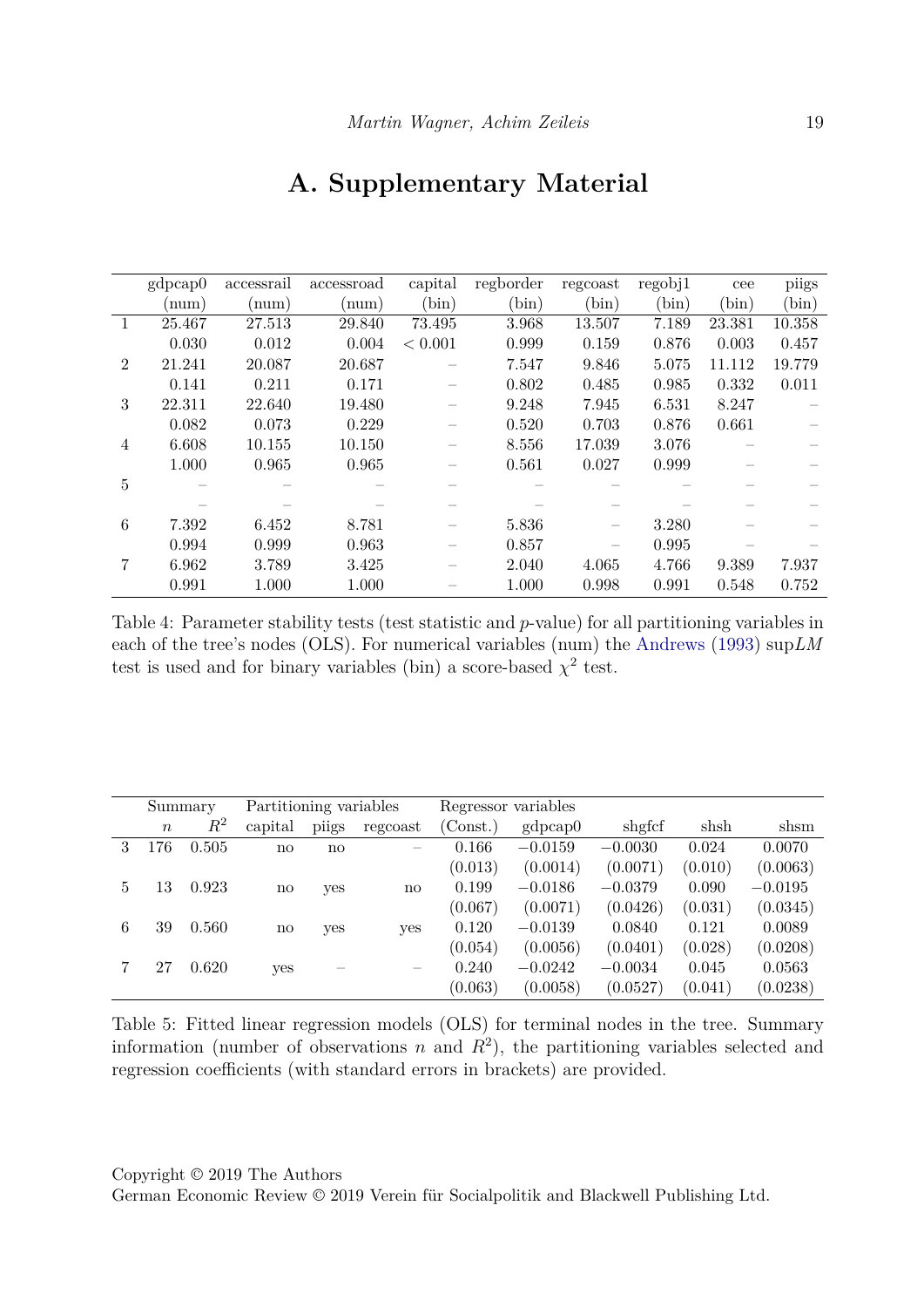

<span id="page-19-0"></span>Figure 3: Fitted linear regression tree (OLS). In the inner nodes the *p*-values from the parameter stability tests are displayed and in the terminal nodes a scatter plot of GDP per capita growth (ggdpcap) vs. (log) initial real GDP per capita (ggdcap0) along with fitted values is depicted.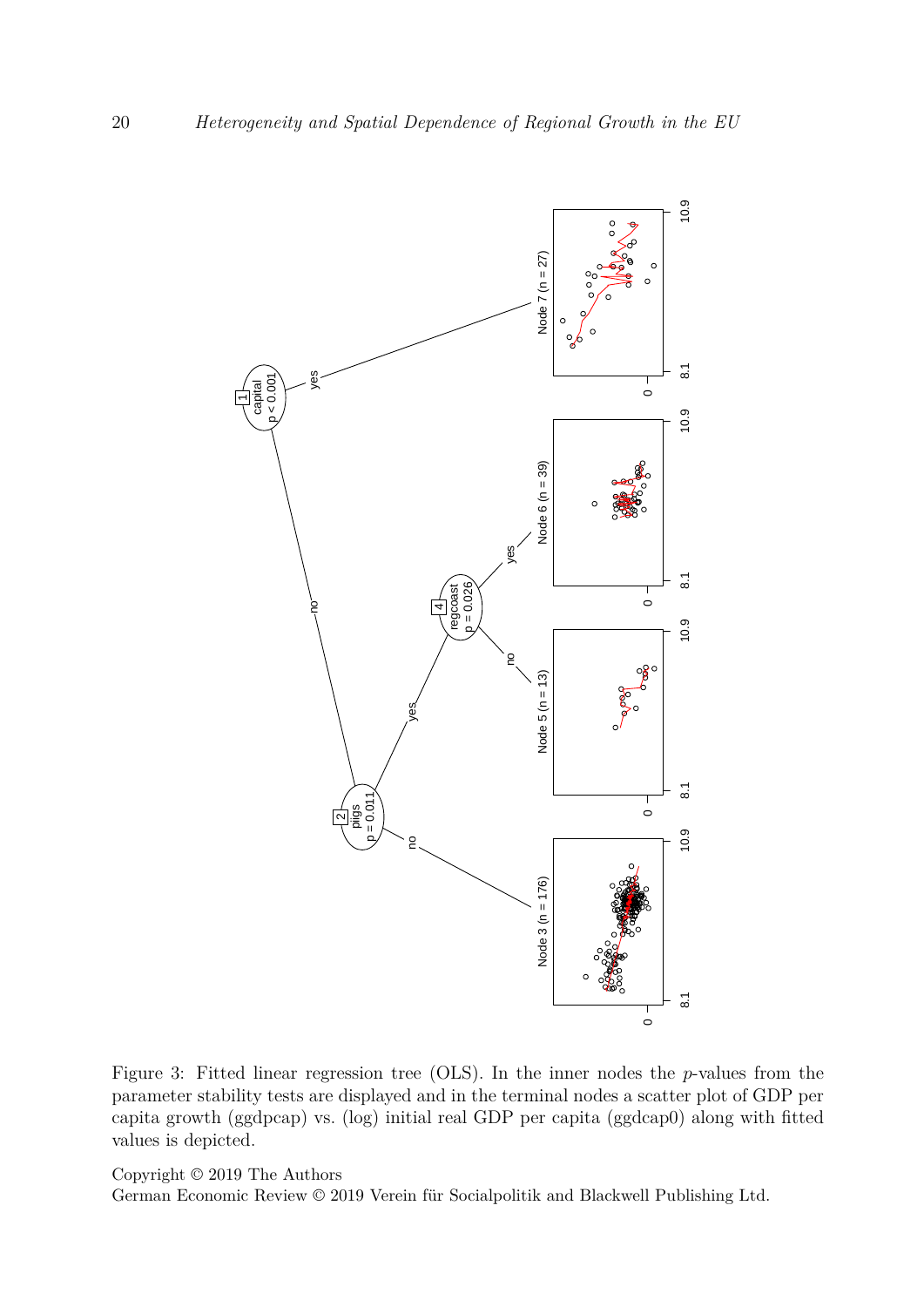

<span id="page-20-0"></span>Figure 4: *p*-values from parameter instability tests (OLS) in node 2 (for variable PIIGS), in node 4 (for coastal region), and node 3 (for initial income, gdpcap0) across all 24 considered spatial weight matrices.